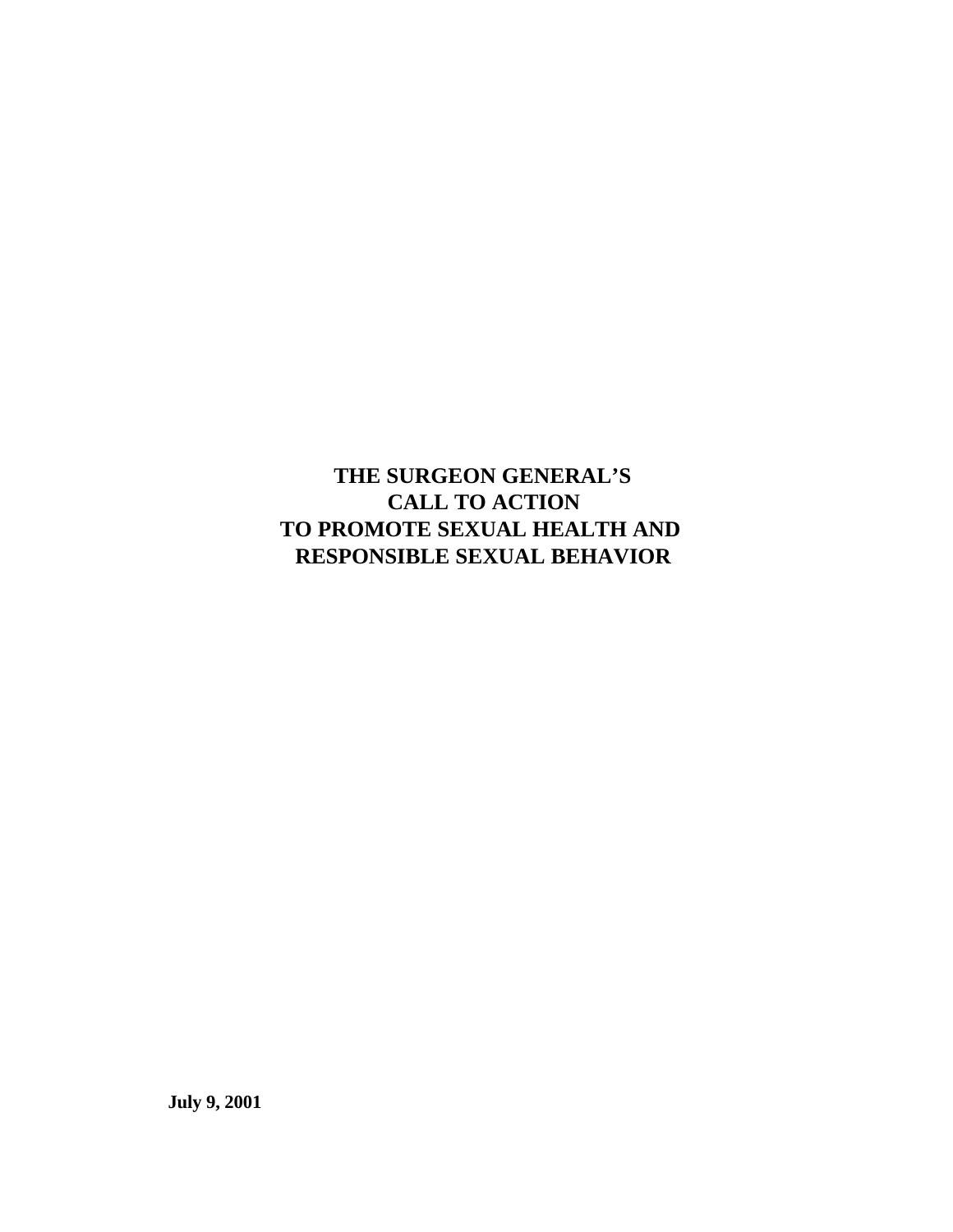# **A Letter from the Surgeon General U.S. Department of Health and Human Services**

I am introducing the *Surgeon General's Call to Action to Promote Sexual Health and Responsible Sexual Behavior* because we, as a nation, must address the significant public health challenges regarding the sexual health of our citizens. In recognition of these challenges, promoting responsible sexual behavior is included among the Surgeon General's Public Health Priorities and is also one of the *Healthy People 2010* Ten Leading Health Indicators for the Nation. While it is important to acknowledge the many positive aspects of sexuality, we also need to understand that there are undesirable consequences as well–alarmingly high levels of sexually transmitted disease (STD) and HIV/AIDS infection, unintended pregnancy, abortion, sexual dysfunction, and sexual violence. In the United States:

- C STDs infect approximately 12 million persons each year;
- C 774,467AIDS cases, nearly two-thirds of which were sexually transmitted, have been reported since 1981;
- C an estimated 800,000 to 900,000 persons are living with HIV;
- C an estimated one-third of those living with HIV are aware of their status and are in treatment, one-third are aware but not in treatment, and one-third have not been tested and are not aware;
- C an estimated 40,000 new HIV infections occur each year;
- C an estimated 1,366,000 induced abortions occurred in 1996;
- C nearly one-half of pregnancies are unintended;
- C an estimated 22 percent of women and two percent of men have been victims of a forced sexual act; and
- C an estimated 104,000 children are victims of sexual abuse each year.

Each of these problems carries with it the potential for lifelong consequences–for individuals, families, communities, and the nation as a whole. As is the case with so many public health problems, there are serious disparities among the populations affected. The economically disadvantaged, racial and ethnic minorities, persons with different sexual identities, disabled persons, and adolescents often bear the heaviest burden. Yet it is important to recognize that persons of all ages and backgrounds are at risk and should have access to the knowledge and services necessary for optimal sexual health.

These challenges can be met but first we must find common ground and reach consensus on some important problems and their possible solutions. It is necessary to appreciate what sexual health is, that it is connected with both physical and mental health, and that it is important throughout the entire lifespan, not just the reproductive years. It is also important to recognize the responsibilities that individuals and communities have in protecting sexual health. The responsibility of well-informed adults as educators and role models for their children cannot be overstated. Issues around sexuality can be difficult to discuss–because they are personal and because there is great diversity in how they are perceived and approached. Yet, they greatly impact public health and, thus, it is time to begin that discussion and, to that end, this *Surgeon General's Call to Action* is offered as a framework.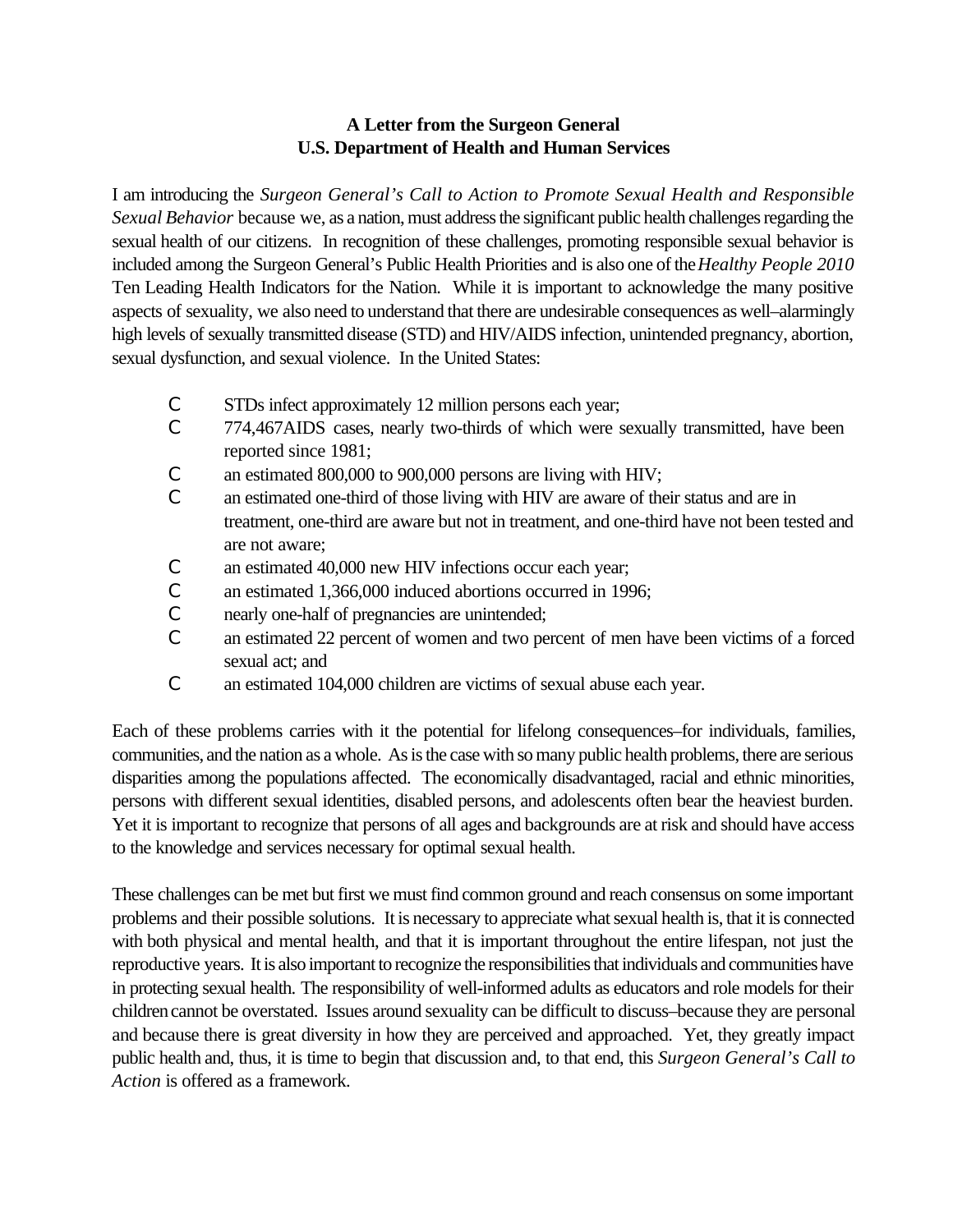It is, however, only a first step–a call to begin a mature and thoughtful discussion about sexuality. We must understand that sexuality encompasses more than sexual behavior, that the many aspects of sexuality include not only the physical, but the mental and spiritual as well, and that sexuality is a core component of personality. Sexuality is a fundamental part of human life. While the problems usually associated with sexual behavior are real and need to be addressed, human sexuality also has significant meaning and value in each individual's life. This call, and the discussion it is meant to generate, is not just intended for health care professionals or policy makers. It is intended for parents, teachers, clergy, social service professionals–all of us.

I would like to add a few words for the many thousands of persons living with HIV/AIDS in this country. We realize that you are not the enemy; that the enemy in this epidemic is the virus, not those who are infected with it. You need our support and encouragement. At the same time, it is also important that you realize you have an opportunity to partner with us in stemming the spread of this illness; to be responsible in your own behavior and to help others become aware of the need for responsible behavior in their sexual lives. Working together, we can make a difference.

This *Call to Action* has been developed through a collaborative process. It is based on a series of scientific review papers contributed by experts in relevant fields, on recommendations developed at two national conferences, and on extensive review and comment as the document was being prepared–all of which sought the broadest possible input and brought together a wide range of experience, expertise and perspective with representation from the academic, medical and religious communities, policy makers, advocates, teachers, parents and youth. The strategies presented here provide a point of reference for advancing a national dialogue on issues of sexuality, sexual health, and responsible sexual behavior. It can begin among individuals, but must also involve communities, the media, government and non-government agencies, institutions, and foundations.

In developing this *Call to Action,* we have received a wide range of input, and have identified several areas of common ground. A major responsibility of the Surgeon General is to provide the best available science based information to the American people to assist in protecting and advancing the health and safety of our Nation. This report represents another effort to meet that responsibility.

Finding common ground might not be easy, but it is possible. The process leading to this *Call to Action* has already shown that persons with very different views can come together and discuss difficult issues and find broad areas of agreement. Approaches and solutions might be complex, but we do have evidence of success. We need to appreciate the diversity of our culture, engage in mature, thoughtful and respectful discussion, be informed by the science that is available to us, and invest in continued research. This is a call to action. We cannot remain complacent. Doing nothing is unacceptable. Our efforts not only will have an impact on the current health status of our citizens, but will lay a foundation for a healthier society in the future.

David Satcher, M.D., Ph.D. Surgeon General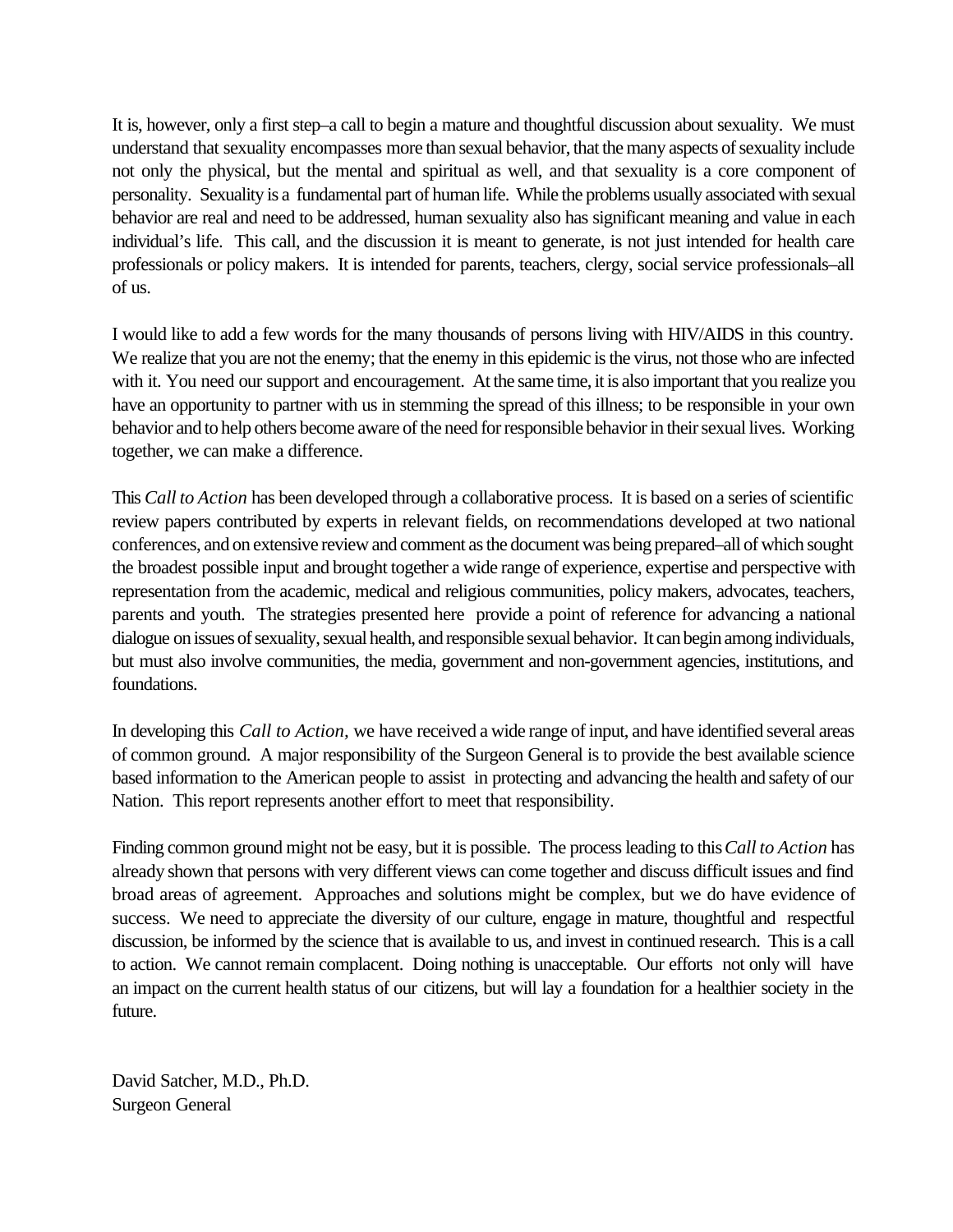# **THE SURGEON GENERAL'S CALL TO ACTION TO PROMOTE SEXUAL HEALTH AND RESPONSIBLE SEXUAL BEHAVIOR**

| I.              | Introduction                                  | $\mathbf{1}$   |
|-----------------|-----------------------------------------------|----------------|
| Π.              | The Public Health Approach                    | $\overline{2}$ |
| Ш.              | The Public Health Problem                     | 3              |
| IV.             | Risk and Protective Factors for Sexual Health |                |
|                 | <b>Biological Factors</b>                     | 6              |
|                 | Parents and Other Family Members              | 6              |
|                 | Schools                                       | 7              |
|                 | The Community                                 | 7              |
|                 | The Media                                     | 8              |
|                 | Religion                                      | 9              |
|                 | <b>Health Care Professionals</b>              | 9              |
|                 | The Law                                       | 9              |
|                 | Availability of Reproductive Health Services  | 10             |
| V.              | <b>Evidence Based Intervention Models</b>     |                |
|                 | <b>Community Based Programs</b>               | 10             |
|                 | <b>School Based Programs</b>                  | 11             |
|                 | <b>Clinic Based Programs</b>                  | 12             |
|                 | <b>Religion Based Programs</b>                | 12             |
| VI.             | Vision for the Future                         | 13             |
| VII.            | Advancing a National Dialogue                 | 15             |
| VIII.           | Conclusion                                    | 16             |
| References      |                                               | 17             |
| Methodology     |                                               | 24             |
| Acknowledgments |                                               | 26             |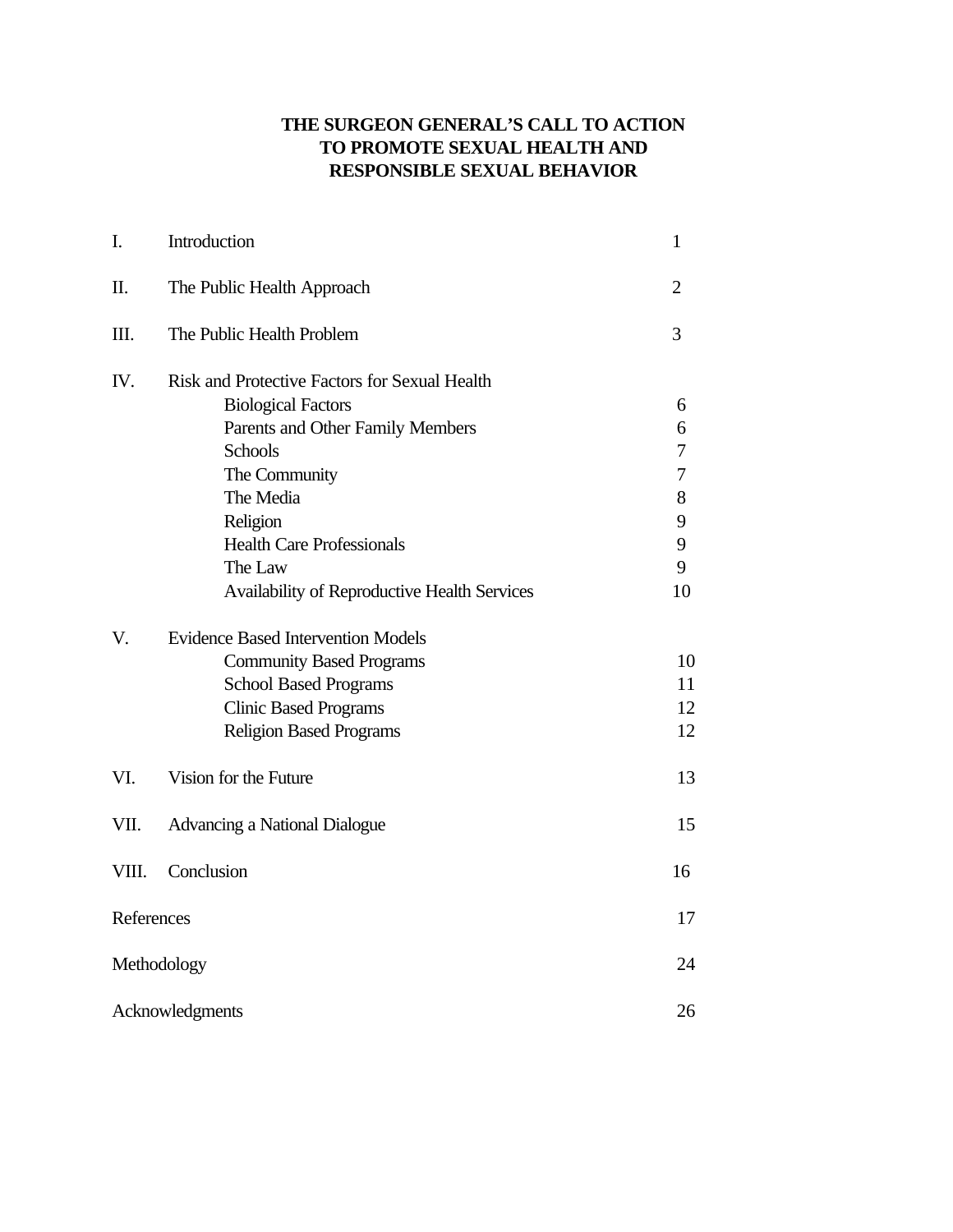#### **I. Introduction**

Sexuality is an integral part of human life. It carries the awesome potential to create new life. It can foster intimacy and bonding as well as shared pleasure in our relationships. It fulfills a number of personal and social needs, and we value the sexual part of our being for the pleasures and benefits it affords us. Yet when exercised irresponsibly it can also have negative aspects such as sexually transmitted diseases--including HIV/AIDS--unintended pregnancy, and coercive or violent behavior. To enjoy the important benefits of sexuality, while avoiding negative consequences, some of which may have long term or even life time implications, it is necessary for individuals to be sexually healthy, to behave responsibly, and to have a supportive environment--to protect their own sexual health, as well as that of others.

Sexual health is inextricably bound to both physical and mental health. Just as physical and mental health problems can contribute to sexual dysfunction and diseases, those dysfunctions and diseases can contribute to physical and mental health problems. Sexual health is not limited to the absence of disease or dysfunction, nor is its importance confined to just the reproductive years. It includes the ability to understand and weigh the risks, responsibilities, outcomes and impacts of sexual actions and to practice abstinence when appropriate. It includes freedom from sexual abuse and discrimination and the ability of individuals to integrate their sexuality into their lives, derive pleasure from it, and to reproduce if they so choose.

Sexual responsibility should be understood in its broadest sense. While personal responsibility is crucial to any individual's health status, communities also have important responsibilities. Individual responsibility includes: understanding and awareness of one's sexuality and sexual development; respect for oneself and one's partner; avoidance of physical or emotional harm to either oneself or one's partner; ensuring that pregnancy occurs only when welcomed; and recognition and tolerance of the diversity of sexual values within any community. Community responsibility includes assurance that its members have: access to developmentally and culturally appropriate sexuality education, as well as sexual and reproductive health care and counseling; the latitude to make appropriate sexual and reproductive choices; respect for diversity; and freedom from stigmatization and violence on the basis of gender, race, ethnicity, religion, or sexual orientation.

Sexual health and responsible sexual behavior are both linked to the Surgeon General's Public Health Priorities and the Department of Health and Human Services' *Healthy People 2010* initiative and the *Guide to Community Preventive Services*. These are, in turn, based on the scientific evidence and on principles of health promotion and disease prevention, and provide a basis for approaching these challenges.

The Surgeon General's Public Health Priorities include: (1) a balanced community health system, grounded at the community level and encompassing the promotion of healthy lifestyles, including responsible sexual behavior, and provision of equitable access to health care services; (2) the elimination of racial and ethnic disparities in health; and (3) a global approach to public health and the exchange of information and technology with other nations to improve world health.

*Healthy People 2010* identifies national public health priorities and objectives to be achieved over the next decade. Its two overarching goals are to improve years and quality of healthy life and to eliminate disparities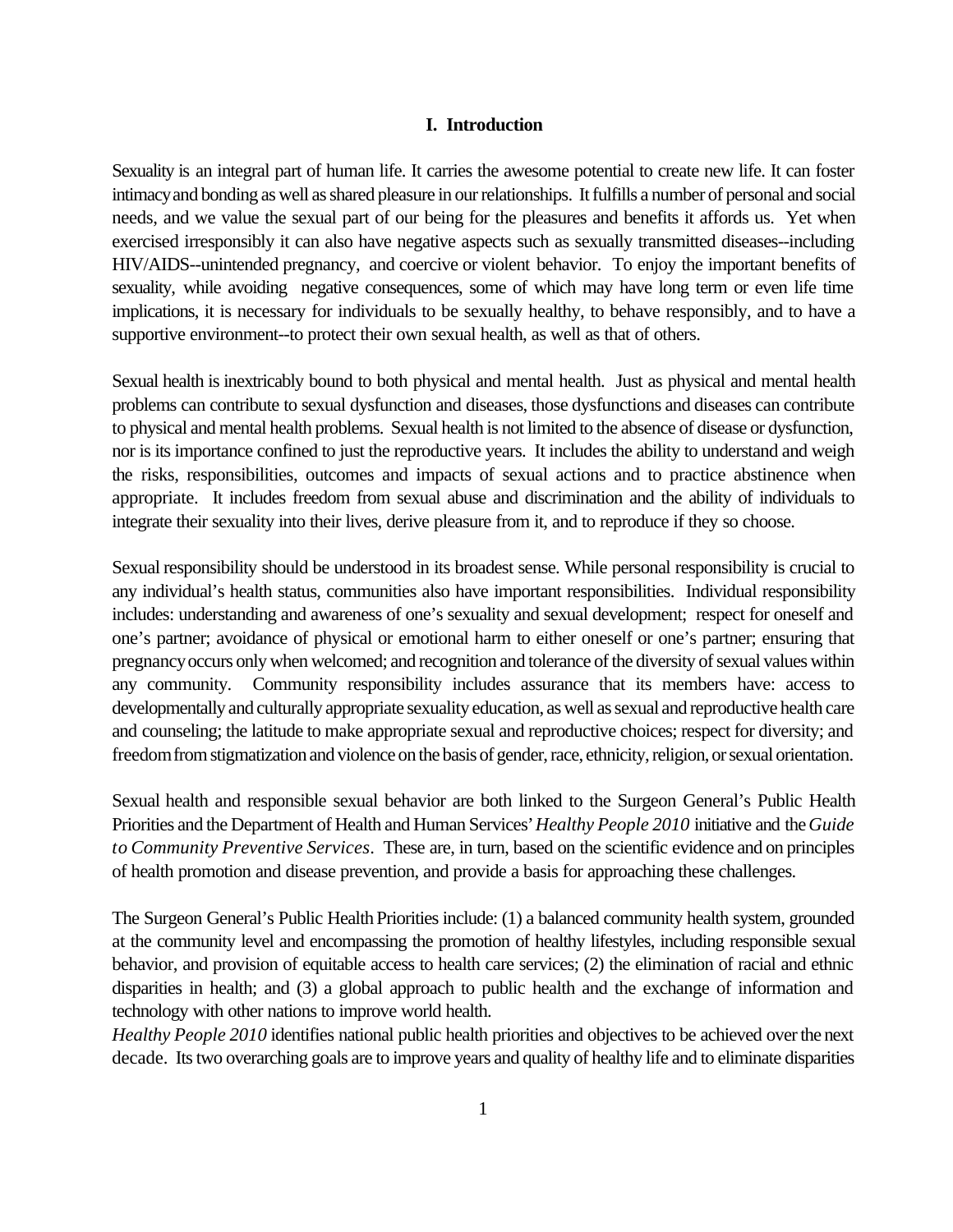in health including those related to HIV/AIDS, sexually transmitted diseases, domestic violence and unintended pregnancy. The document also includes a set of 10 Leading Health Indicators for the nation, one of which is responsible sexual behavior. Two other leading health indicators are also relevant to this *Call to Action*–reducing substance abuse and improving access to health care.

The *Guide to Community Preventive Services: Systematic Reviews and Evidence-Based Recommendations* represents a significant national effort in encouraging evidence-based public health practice. It is being developed to make recommendations regarding public health interventions in a variety of areas, including mental health, violence prevention and sexual behavior. It is intended to provide an independent and scientifically rigorous road map to help reach the goals of improved health envisioned in *Healthy People 2010.*

This *Call to Action* focuses on the need to promote sexual health and responsible sexual behavior throughout the lifespan. Its primary goal is to stimulate respectful, thoughtful, and mature discussion in our communities and in our homes. While sexuality may be difficult to discuss for some, and there are certainly many different views and beliefs regarding it, we cannot afford the consequences of continued or selective silence. It is necessary to find common ground--balancing diversity of opinion with the best available scientific evidence and best practice models--to improve the health of our nation. This *Call to Action* is also the first step toward the development of guidelines to assist parents, clergy, teachers, and others in their work of improving sexual health and responsible sexual behavior.

#### **II. The Public Health Approach**

Use of a public health approach is requisite to promoting sexual health and responsible sexual behavior. This approach has four central components: 1) identifying the problem; 2) identifying risk and protective factors; 3) developing and testing interventions; and 4) implementing, and further evaluating, those interventions that have demonstrated effectiveness. In the present case, public health responds to the problem–sexually transmitted diseases, unintended pregnancies, and sexual violence–by asking what is known about its distribution and rates, what factors can be modified, if those modifications are acceptable to the community, and if they are likely to address the problem. Such approaches can range from provision of information about responsible sexuality and interventions designed to promote healthy behavior--such as sexuality education that starts from within the family, where educated and informed adults can also serve as positive role models- to developing vaccines against sexually transmitted diseases (STDs) and AIDS, and to making sexual health care more available and accessible. Additionally, public health focuses on involving communities in their own health and tailoring health promotion programs to the needs and cultures of the communities involved. Because sexuality is one of the human attributes most endowed with meaning and symbolism, it is of particular importance that addressing sexual health issues involve community wide discussion, consultation, and implementation.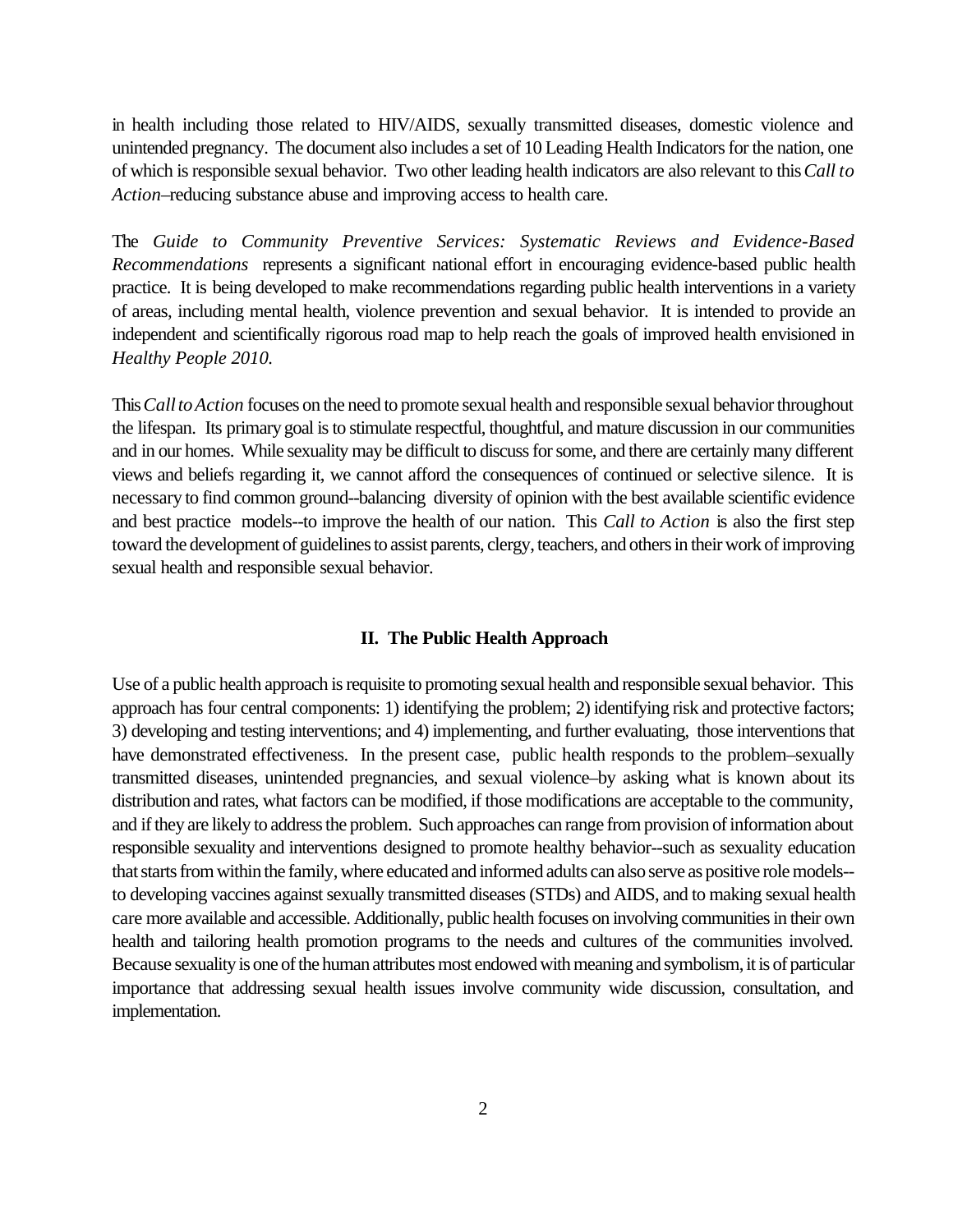This*Call to Action* provides an evidence based foundation for developing a public health approach to sexual health and responsible sexual behavior. It identifies the problems and then discusses risk and protective factors. Numerous intervention models that have been evaluated and shown to be effective, as well as some that are promising but not yet adequately evaluated, are also presented. The last step, implementation of effective interventions, will depend heavily on individual communities and their members.

#### **III. The Public Health Problem**

The United States faces a significant challenge related to the sexual health of its citizens. Concerns include: STDs; infertility and cancer resulting from STDs; HIV/AIDS; sexual abuse, coercion and prejudice; unintended pregnancy; and abortion.

Five of the ten most commonly reported infectious diseases in the U.S. are STDs; and, in 1995, STDs accounted for 87 percent of cases reported among those ten (Institute of Medicine [IOM], 1997). Nevertheless, public awareness regarding STDs is not widespread, nor is their disproportionate impact on women, adolescents, and racial and ethnic minorities well known:

- C Chlamydia infection is the most commonly reported STD. While reported rates of infection in women greatly exceed those in men, largely because screening programs have been primarily directed toward women, the rates for both women and men are probably similar. Chlamydia rates for women are highest among those aged 15-19 years and rates for Black and Hispanic women are also considerably higher than those for White women (IOM, 1997).
- C Rates for gonorrhea are highest among women aged 15-19 years and Blacks (IOM, 1997).
- C It is estimated that 45 million persons in the U.S. are infected with genital herpes and that one million new cases occur per year (Fleming et al, 1997).
- C Sexually transmitted infections in both women and men contribute to infertility, which affects approximately 14 percent of all couples in the United States at some time (Sciarra, 1991). For example, chlamydia and gonorrhea infections account for 15 percent of cases of infertility in women (IOM, 1997).
- C Human Papillomavirus (HPV) is a sexually transmissible virus that causes genital warts. An estimated 5.5 million persons become infected with HPV each year in the U.S. and an estimated 20 million are currently infected. There are many different types of HPV. While most women who have HPV do not develop cervical cancer, four HPV subtypes are responsible for an estimated 80 percent of cervical cancer cases, with approximately 14,000 new cervical cancer cases occurring per year (Centers for Disease Control and Prevention [CDC], 1999a).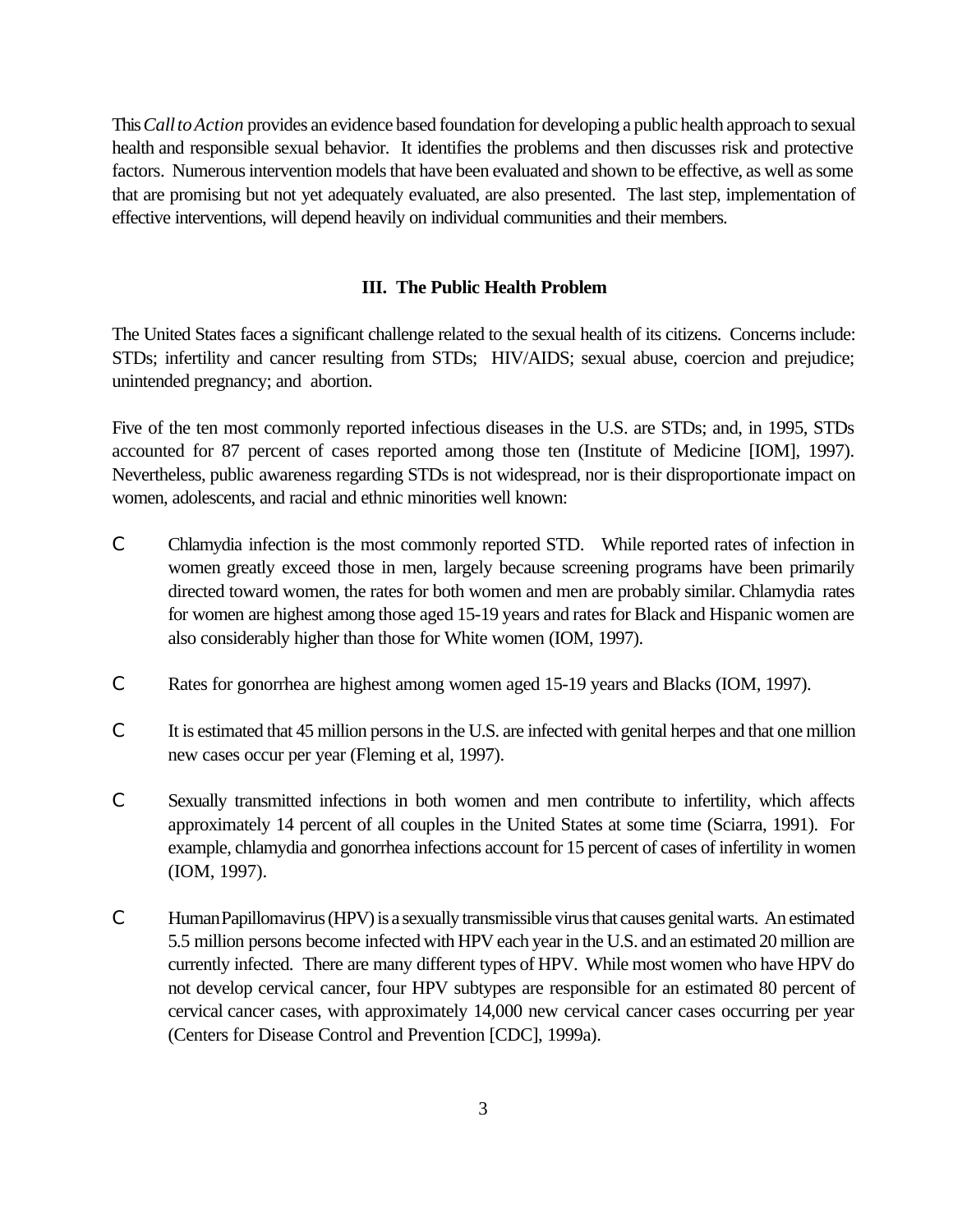Currently, there are an estimated 800,000 to 900,000 persons living with HIV in the United States, with approximately 40,000 new HIV infections occurring every year. Among those who are currently positive for HIV, an estimated one-third are aware of their status and in treatment, one-third are aware of their status but not in treatment, and one-third have not been tested and are unaware of their status (CDC, 2000a; CDC, 2001a).

Since 1981, a total of more than 774,467 AIDS cases had been reported to the U.S. Centers for Disease Control and Prevention (CDC). The disease has disproportionately affected men who have sex with men-- 47 percent of reported cases--and minority men who have sex with men have now emerged as the population most affected (CDC, 2001b). A recently released seven city survey indicates that new HIV infection was substantially higher for young Black gay and bisexual men than for their White or Hispanic counterparts (CDC, 2001c). During the 1990s, the epidemic also shifted toward women. While women account for 28 percent of HIV cases reported since 1981, they accounted for 32 percent of those reported between July 1999 and June 2000. Similarly, women account for 17 percent of AIDS cases reported since 1981, but 24 percent of those reported between July 1999 and June 2000 (CDC, 2000b).

Sexual abuse contributes to sexual dysfunction and other public health problems such as substance abuse and mental health problems. There are an estimated 104,000 child victims of sexual abuse per year (U.S. Department of Health and Human Services [USDHHS], 2000a), and the proportion of women in current relationships who are subject to sexual violence is estimated at eight percent (Coker et al, 2000). While it is estimated that only a relatively small proportion of rapes are reported (Koss et al, 1988), a major national study found that 22 percent of women and approximately two percent of men had been victims of a forced sexual act (Laumann et al, 1994).

Sexual orientation is usually determined by adolescence, if not earlier (Bell et al, 1981), and there is no valid scientific evidence that sexual orientation can be changed (Haldeman, 1994; APA, 2000). Nonetheless, our culture often stigmatizes homosexual behavior, identity and relationships (Herek, 1993). These antihomosexual attitudes are associated with psychological distress for homosexual persons and may have a negative impact on mental health, including a greater incidence of depression and suicide, lower selfacceptance and a greater likelihood of hiding sexual orientation (Gonsiorek, 1982; Ross, 1985; Ross, 1990; Greene, 1997; Remafedi, 1998). Although the research is limited, transgendered persons are reported to experience similar problems. In their extreme form, these negative attitudes lead to antigay violence. Averaged over two dozen studies, 80 percent of gay men and lesbians had experienced verbal or physical harassment on the basis of their orientation, 45 percent had been threatened with violence, and 17 percent had experienced a physical attack (Berrill, 1992).

There are also persons who are challenged with developmental, physical or mental disabilities whose sexuality and sexual needs have often been ignored, or at worst, exploited and abused (Schover and Jensen, 1988; Hingsburger and Harber, 1998). Although appropriate assistance has been developed for these vulnerable populations, it is seriously underutilized (Acton, 1992; Sipski and Alexander, 1997). Additional materials and programs, as well as further research, are needed.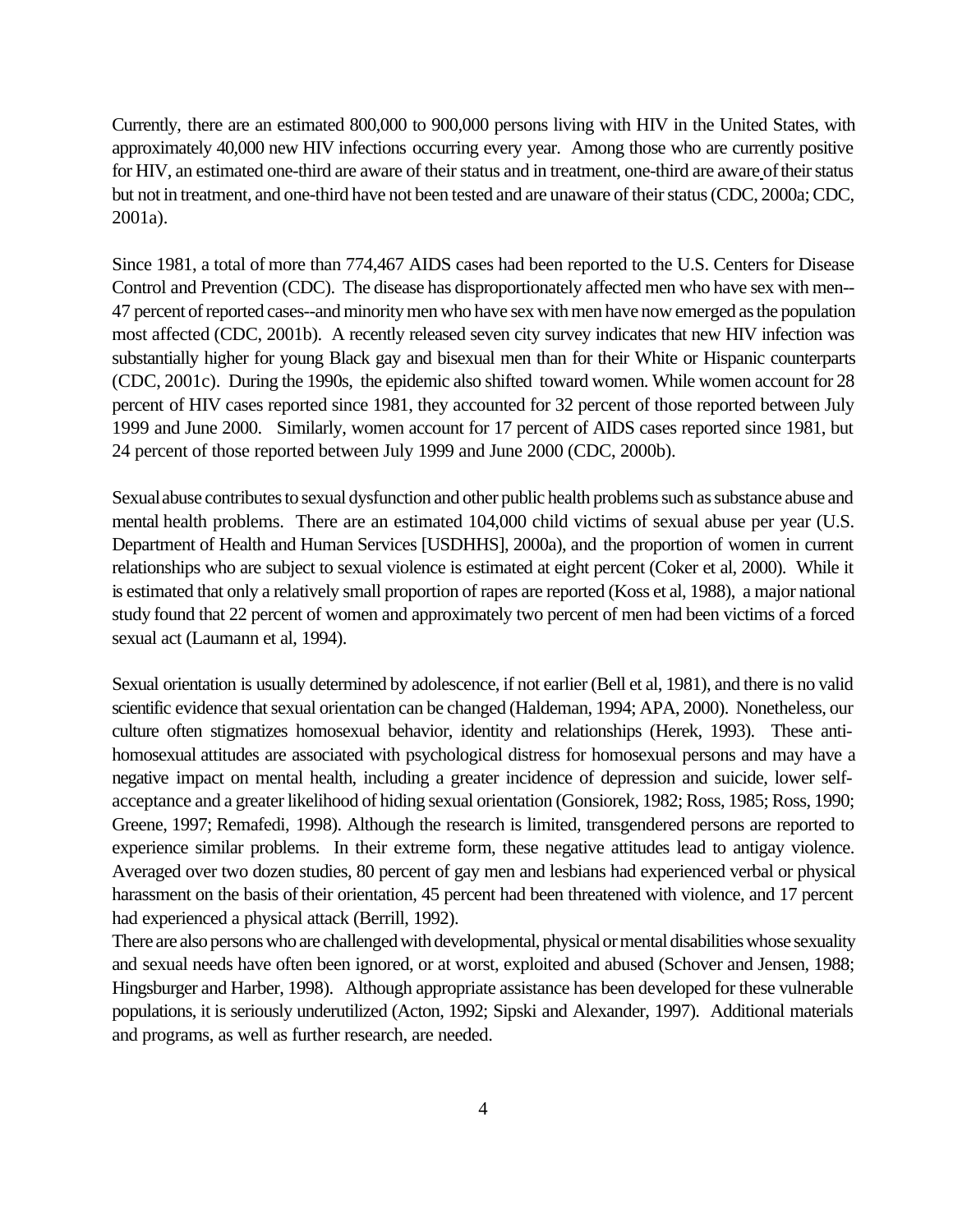It is estimated that nearly one-half of all pregnancies in the U.S. are unintended (US.DHHS, 2000b). While women in all age, income, race and ethnicity categories experience unintended pregnancies, the highest rates occur among adolescents, lower-income women and Black women (IOM, 1995). Unintended pregnancy is medically costly in terms of the precluded opportunity for preconception care and counseling, as well as increased likelihood of late or no prenatal care, increased risk for low birthweight, and increased risk for infant mortality. It is also socially costly in terms of out-of-wedlock births, reduced educational attainment and employment opportunity, increased welfare dependency, and later child abuse and neglect--and economically in terms of health care costs (IOM, 1995).

An estimated 1,366,000 induced abortions occurred in the U.S. in 1996, a slight increase from the 1,364,000 in 1995, but a 15 percent decrease from the 1,609,000 in 1990. A similar pattern of decrease has been observed in abortion rates with 22.9 abortions per 1000 women aged 15-44 years in 1996 compared to 27.4 in 1990 (Ventura, 2000). Moreover, surveillance data indicate that for those States that report previous induced abortions, nearly 45 percent of abortions reported in 1996 were obtained by women who had already had at least one abortion (CDC, 1999b).

The belief that adolescents obtain the majority of abortions in the U.S. is inaccurate. Abortion rates are substantially higher for women in their twenties than for adolescents. Rates in 1996 were 50.7 abortions per 1000 for women aged 20-24 years and 33.6 per 1000 for women aged 25-29 years, compared with a rate of 29.2 abortions per 1000 women aged 15-19 years. Moreover, women over 20 years of age account for 80 percent of total induced abortions. Nonetheless, a higher proportion of adolescent pregnancies end in abortion (29 percent) than do pregnancies for women over 20 years of age (21 percent) (Ventura, 2000).

Significant differences of opinion exist regarding the morality of abortion. In general, U.S. courts have ruled that the procedure is legal and health care technology has made abortion relatively safe. However, there is broad accord that abortion should be a rare procedure and that improvements in sexual health and an emphasis on a reduction in the number of unintended pregnancies will clearly move this objective forward. The underpinning of the public health approach to this issue is to apply a variety of interventions at key points to prevent unintended pregnancy from occurring, and thus, ensure that all pregnancies are welcomed.

#### **IV. Risk and Protective Factors for Sexual Health**

Human beings are sexual beings throughout their lives and human sexual development involves many other aspects of development– physical, behavioral, intellectual, emotional, and interpersonal. Human sexual development follows a progression that, within certain ranges, applies to most persons. The challenge of achieving sexual health begins early in life and continues throughout the lifespan. The actions communities and health care professionals must take to support healthy sexual development vary from one stage of development to the next. Children need stable environments, parenting that promotes healthy social and emotional development, and protection from abuse. Adolescents need education, skills training, self-esteem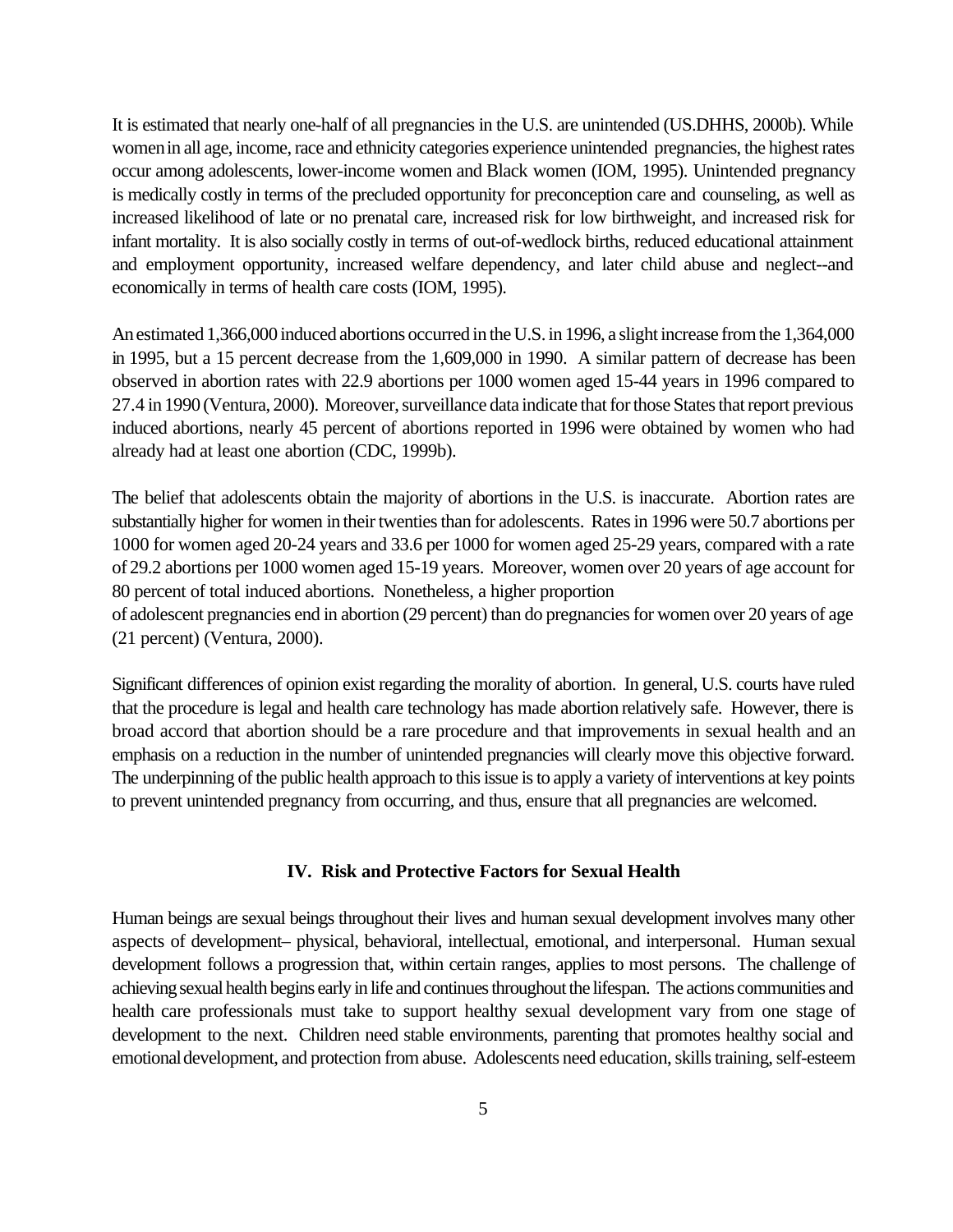promoting experiences, and appropriate services related to sexuality, along with positive expectations and sound preparation for their future roles as partners in committed relationships and as parents. Adults need continuing education as they achieve sexual

maturity--to learn to communicate effectively with their children and partners and to accept continued responsibility for their sexuality, as well as necessary sexual and reproductive health care services.

There are also a number of more variable risk and protective factors that shape human sexual behavior and can have an impact on sexual health and the practice of responsible sexual behavior. These include biological factors, parents and other family members, schools, friends, the community, the media, religion, health care professionals, the law, and the availability of reproductive and sexual health services.

#### Biological Factors

Although human sexuality has come to serve many functions in addition to reproduction, its biological basis remains fundamental to the sexual experience. Sexual response involves psychological processing of information, which is influenced by learning, physiological responses and brain mechanisms which link the information processing to the physiological response. Although there is much that is not well understood about this complex sequence, it is understood that individuals vary considerably in their capacity for physical sexual response. This variability can be explained only in part by cultural factors. The role of early learning or genetic factors, or an interaction between the two, remains to be determined by further research.

Reproductive hormones are clearly important. However, their role is best understood and most predictable for men–and much more complex for women. For example**,** apart from the fact that women may experience a variety of reproduction-related experiences--the menstrual cycle, pregnancy, lactation, the menopause, and hormonal contraception–all of which can influence their sexual lives, there does appear to be greater variability among women in the impact of reproductive hormones on their sexuality (Bancroft, 1987). In addition, variations in the onset of puberty and menstruation can represent special challenges for girls in some populations.

#### Parents and Other Family Members

A number of family factors are known to be associated with adolescent sexual behavior and the risk of pregnancy. Adolescents living with a single parent are more likely to have had sexual intercourse than those living with both biological parents (Miller, 1998). Having older siblings may also influence the risk of adolescent pregnancy, particularly if the older siblings have had sexual intercourse, and if an older sister has experienced an adolescent pregnancy or birth (East, 1996; Widmer, 1997). For girls, the experience of sexual abuse in the family as a child or adolescent is linked to increased risk of adolescent pregnancy (Browning, 1997; Roosa, 1997; Miller, 1998). In addition, adolescents whose parents have higher education and income are more likely both to postpone sexual intercourse and to use contraception if they do engage in sexual intercourse (Miller, 1998).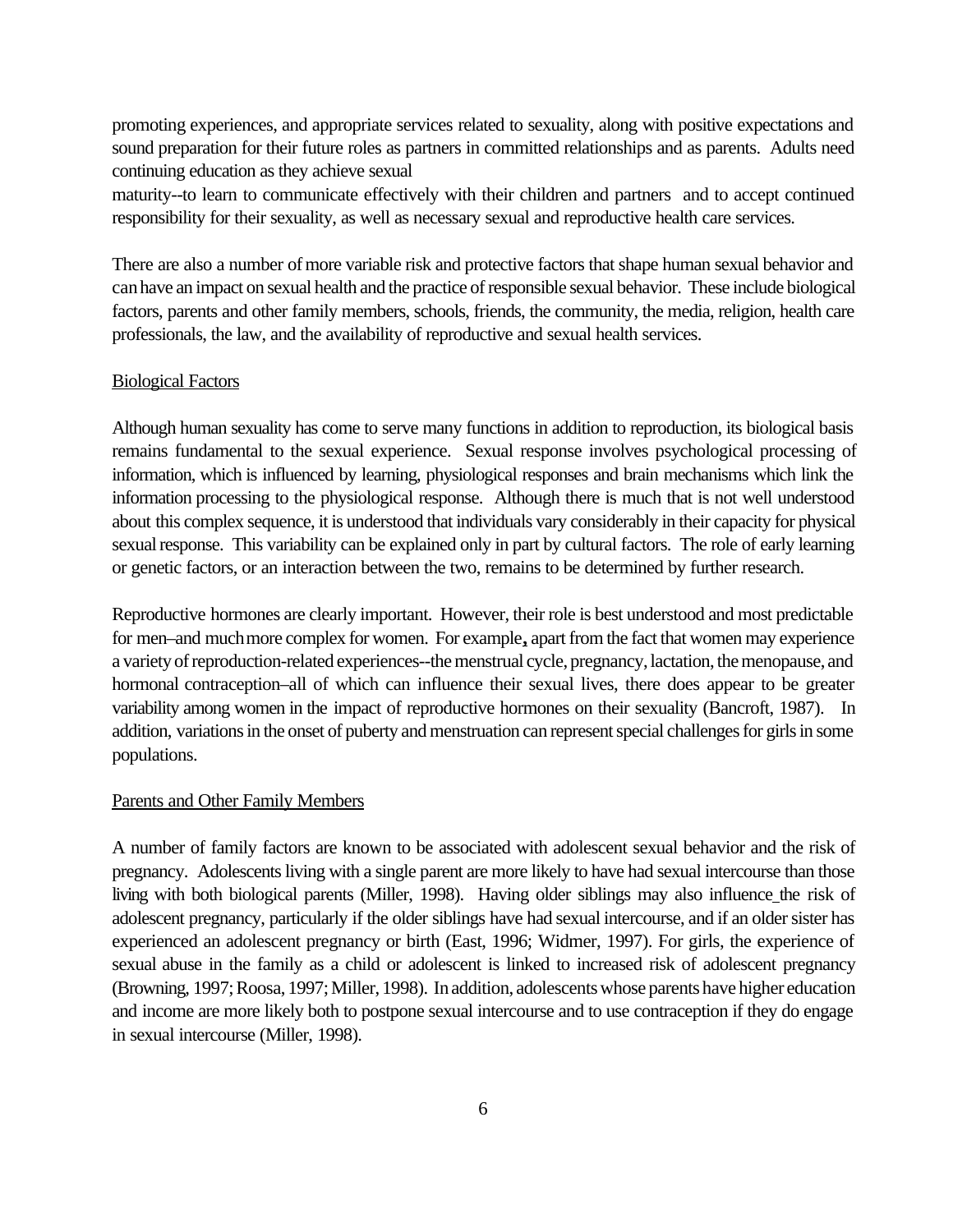The quality of the parent-child relationship is also significant. Close, warm parent-child relationships are associated with both postponement of sexual intercourse and more consistent contraceptive use by sexually active adolescents (Jaccard, 1996; Resnick, 1997). Parental supervision and monitoring of children are also associated with adolescents postponing sexual activity or having fewer sexual

partners if they are sexually active (Hogan and Kitagawa, 1985; Miller, 1998; Upchurch et al, 1999). However, parental control can be associated with negative effects if it is excessive or coercive (Miller, 1998).

#### Schools

Evidence suggests that school attendance reduces adolescent sexual risk-taking behavior. Around the world, as the percentage of girls completing elementary school has increased, adolescent birth rates have decreased. In the United States, youth who have dropped out of school are more likely to initiate sexual activity earlier, fail to use contraception, become pregnant, and give birth (Mauldon and Luker, 1996; Brewster et al, 1998, Manlove, 1998; Darroch et al, 1999). Among youth who are in school, greater involvement with school–including athletics for girls--is related to less sexual risk-taking, including later age of initiation of sex, and lower frequency of sex, pregnancy, and childbearing (Holden et al, 1993; Billy et al, 1994; Resnick et al, 1997).

Schools may have these effects on sexual risk-taking behavior for any of several reasons. Schools structure students' time; they create an environment which discourages unhealthy risk-taking--particularly by increasing interactions between youth and adults; and they affect selection of friends and larger peer groups. Schools can increase belief in the future and help youth plan for higher education and careers, and they can increase students' sense of competence, as well as their communication and refusal skills (Manlove, 1998; Moore et al, 1998).

Schools often have access to training and communications technology that is frequently not available to families or clergy. This is important because parents vary widely in their own knowledge about sexuality, as well as their emotional capacity to explain essential sexual health issues to their children. Schools also provide an opportunity for the kind of positive peer learning that can influence social norms.

#### The Community

Community can be defined in several ways: through its geographic boundaries; through the predominant racial or ethnic makeup of its members; or through the shared values and practices of its members. Most persons are part of several communities, including neighborhood, school or work, religious affiliation, social groups, or athletic teams. Whatever the definition, community influence

on the sexual health of those who comprise it is considerable, as is its role in determining what responsible sexual behavior is, how it is practiced and how it is enforced.

The measurable physical characteristics of neighborhoods and communities, such as economic conditions, racial and ethnic composition, residential stability, level of social disorganization, and service availability have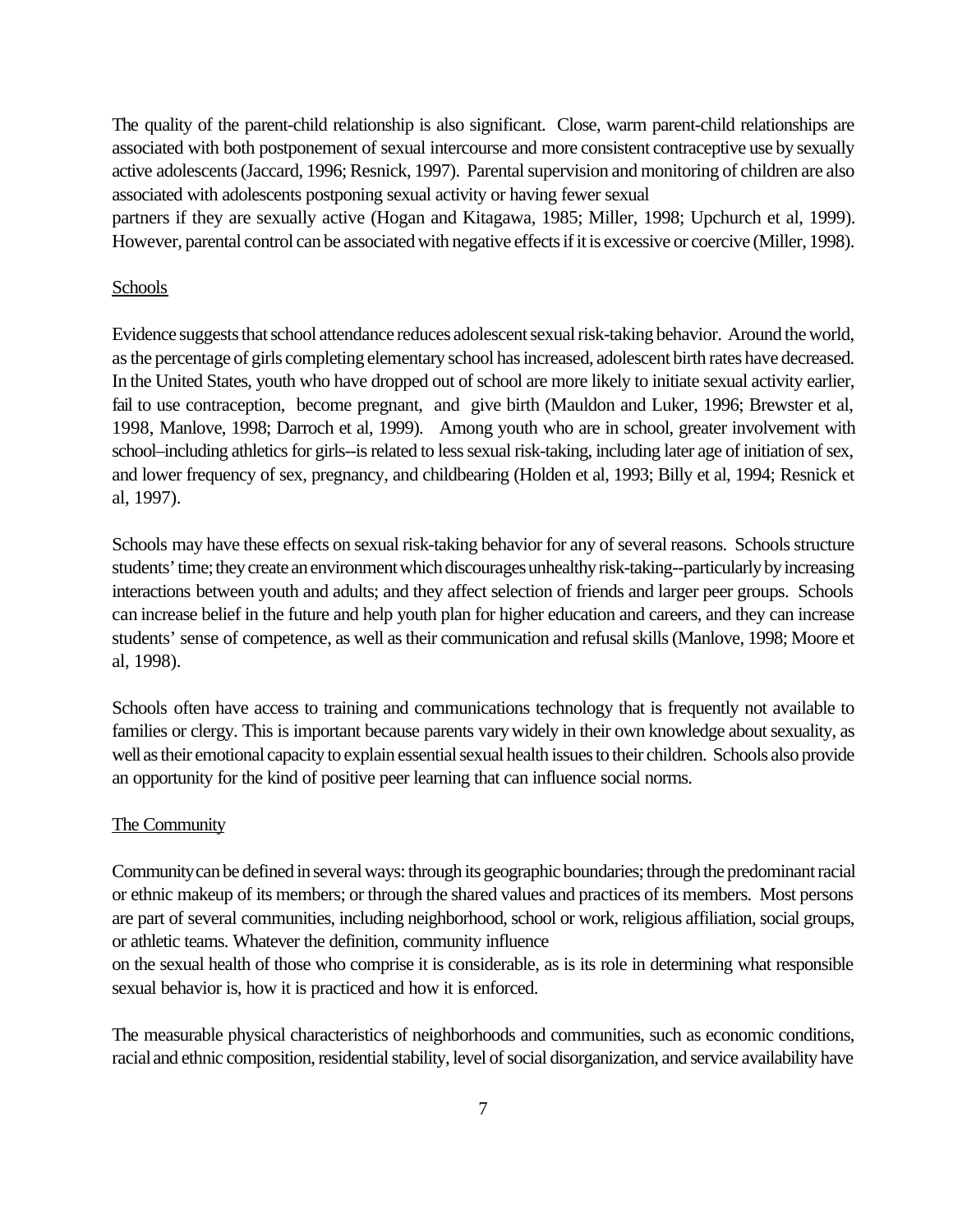demonstrated associations with the sexual behavior of their residents–initiation of sexual activity, contraceptive use, out-of-wedlock childbearing and risk of STD infection (Billy and Moore, 1992; Brewster et al, 1993; Grady, 1993; Billy et al, 1994; Grady et al, 1998; Tanfer et al, 1999). An understanding of these characteristics and their impact on individuals is important in planning and developing services and other interventions to improve the sexual health and promote the responsible sexual behavior of community residents.

A shared culture, based either on heritage or on beliefs and practices, is another form of community. Each of these communities possesses norms and values about sexuality and these norms and values can influence the sexual health and sexual behavior of community members. For example, strong prohibitions against sex outside of marriage can have protective effects with respect to STD/HIV infection and adolescent pregnancy (Comas-Diaz, 1987; Kulig, 1994; Savage and Tchombe, 1994; Sudarkasa, 1997; Tiongson, 1997; Abraham, 1999; Amaro, 2001). On the other hand, undue emphasis on sexual restraint and modesty can inhibit family discussion about sexuality and perhaps contribute to reluctance to seek sexual and reproductive health care (Hiatt et al, 1996; Schuster et al, 1996; He et al, 1998; Tang et al, 1999). Gender roles that accord higher status and more permissiveness for males and passivity for females can have a negative impact on the sexual health of women if they are unable to protect themselves against unintended pregnancy or STD/HIV infection (Amaro and Raj, 2000; Bowleg et al, 2000; Castaneda, 2000).

When a community--defined by its culture--also has minority status, its members are potential objects of economic or socialbias which can have a negative impact on sexual health. Economic inequities, in the form of reduced educational and employment opportunities, and the poverty that often results, has obvious implications for accessing and receiving necessary health education and care. In addition, a history of exploitation has, in some cases, led to distrust and suspicion of public health efforts in some minority communities (Tafoya, 1989; Thomas and Quinn, 1991; Wyatt, 1997).

#### The Media

The media--whether television, movies, music videos, video games**,** print, or the Internet–are pervasive in today's world and sexual talk and behavior are frequent and increasingly explicit. More than one-half of the programming on television has sexual content (Cope and Kunkel, in press). Significant proportions of music videos and Hollywood movies also portray sexuality or eroticism (Greenberg et al, 1993; DuRant et al, 1997). Among young people, 10-17 years of age, who regularly use the Internet, one-quarter had encountered unwanted pornography in the past year, and one-fifth had been exposed to unwanted sexual solicitations or approaches through the Internet (Finkelhor et al, 2000).

Media programming rarely depicts sexual behavior in the context of a long-term relationship, use of contraceptives, or the potentially negative consequences of sexual behavior. The media do, however, have the potential for providing sexuality information and education to the public. For example, more than one-half of the high school boys and girls in a national survey said they had learned about birth control, contraception, or preventing pregnancy from television; almost two-thirds of the girls and 40 percent of the boys said they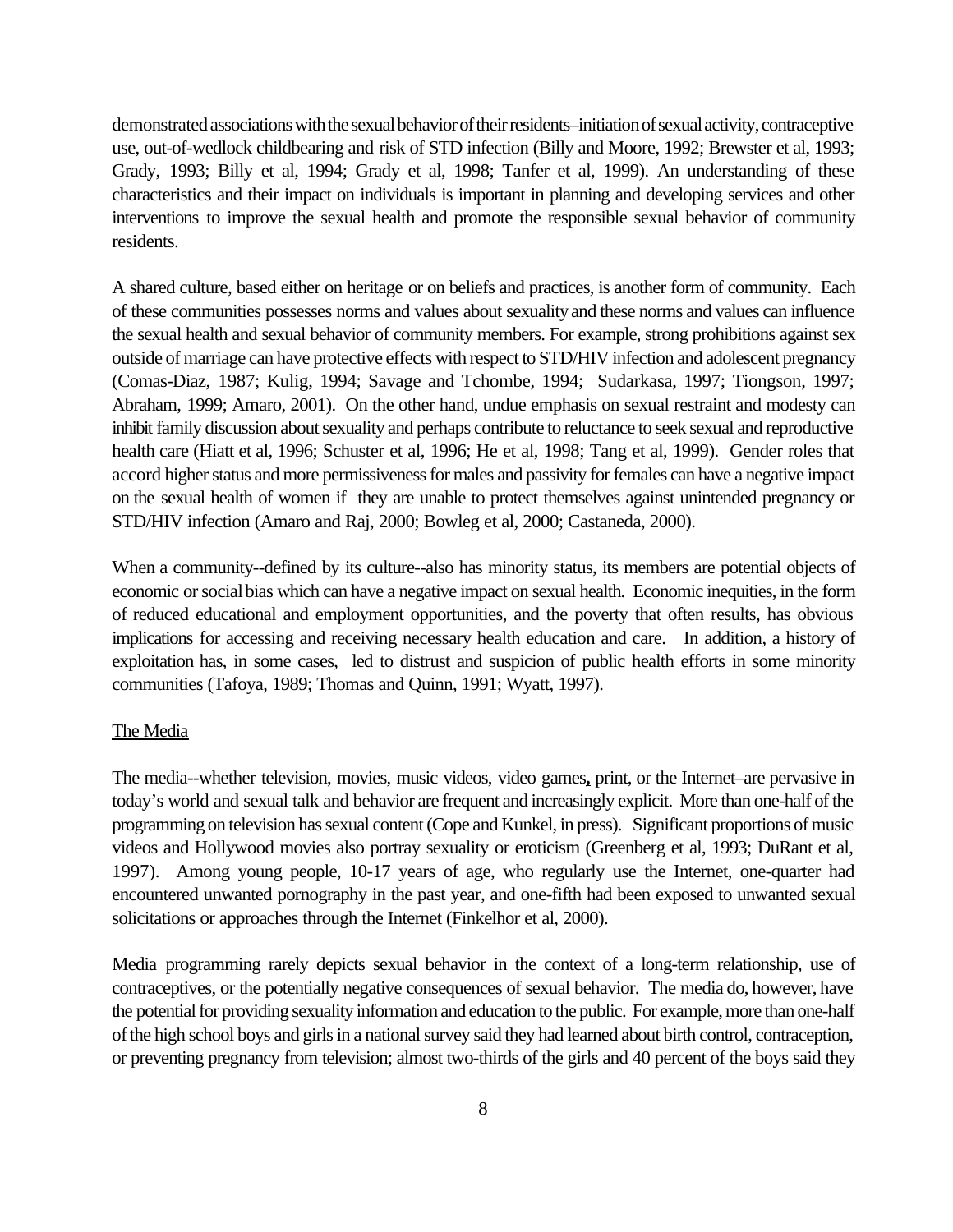had learned about these topics from magazines (Sutton et al, in press).

While the available research evidence shows a connection between media and information regarding sexuality, it is still inadequate to make the link between media and sexual behavior.

## Religion

Simply being affiliated with a religion does not appear to have great effect on sexual behavior; however, the extent of an individual's commitment to a religion or affiliation with certain religious denominations does (Brewster et al, 1998). For example, an adolescent's frequent attendance at religious services is associated with less permissive attitudes about premarital sexual activity and a greater likelihood of abstinence (Ku et al, 1993; Billy et al, 1994; Werner-Wilson, 1998). On the other hand, for adolescents who are sexually active, frequency of attendance is also associated with decreased use of contraceptive methods among girls and increased use by boys (DuRant and Sanders, 1989; Ku et al, 1993).

## Health Care Professionals

Physicians, nurses, pharmacists and other health care professionals, often the first point of contact for individuals with sexual health concerns or problems, can have great influence on the sexual health and behavior of their patients. Yet, both adolescents and adults frequently perceive that health care providers are uncomfortable when discussing sexuality and often lack adequate communication skills on this topic (Croft and Asmussen, 1993).

Health care providers typically do not receive adequate training in sexual aspects of health and disease and in taking sexual histories. Ideally, curriculum content should seek to decrease anxiety and personal difficulty with the sexual aspects of health care, increase knowledge, increase awareness of personal biases, and increase tolerance and understanding of the diversity of sexual expression. Although such training for physicians has increased–95 percent of North American medical schools offer curriculum material in sexuality–nearly one-third do not address important topics such as taking a sexual history (Dunn and Alarie, 1997).

# The Law

In the United States, the law regulates sexual behavior in complicated ways through criminal, civil, and child welfare law and operates at local, state, and federal levels. Criminal law imposes penalties for certain kinds of sexual activities, considering factors such as age, consent of both parties, the actual act performed, and the location in which it takes place. Civil law complements criminal law and can extend the law's reach. Civil law, for example, provides individuals with protection from sexual harassment and allows legal redress for some victims of sexual violence (Levesque, 1998). It can also have an impact through regulation of relationships such as marriage, divorce, and child custody and support.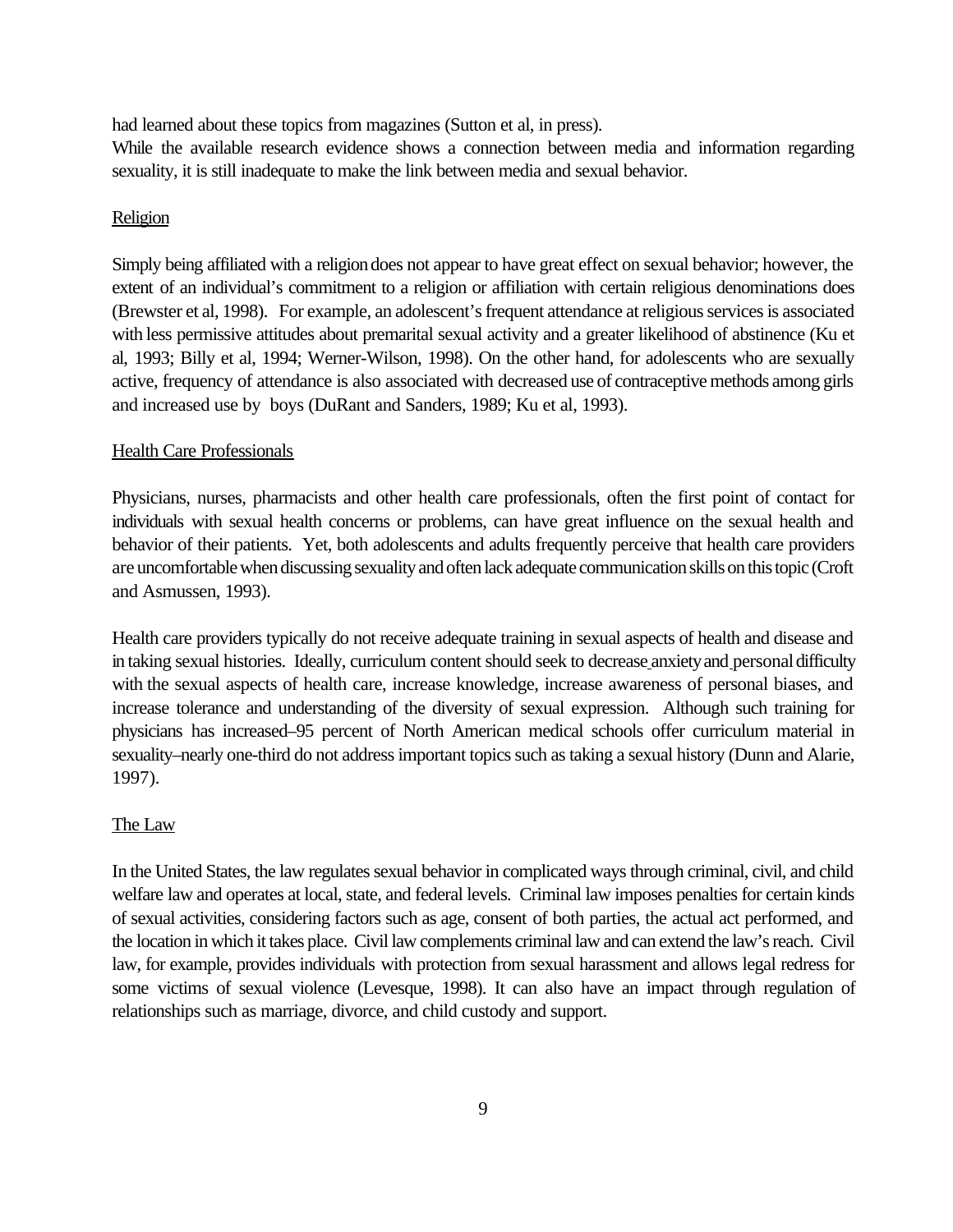The law may also regulate some aspects of the community's influence on sexuality, including the family, schools, and media. While it generally protects parental rights (Levesque, 2000), the law also imposes limits. For example, it protects children from sexual victimization by a family member. The law also regulates access to sexual health services through mechanisms such as parental notification and waiting period requirements. With respect to schools, although states may set certain minimum standards, the law allows individual school systems to determine the content of curriculum, including sexuality education curriculum. In addition, the legal system provides schools with the power to

develop and implement programs to address the prevention of sexual harassment, relationship violence, and rape.

Under protection of the First Amendment to the U.S. Constitution, the media have great freedom in the choice of content they portray. At the same time, the law can impose certain restrictions on the media; for example, it may limit minors' access to sexually explicit materials.

## Availability of Reproductive Health Services

In the United States, contraceptive and reproductive health services are provided to women and men by a wide range of health care professionals. These services are offered in a variety of settings–private practice offices, publicly funded family planning clinics, private clinics, military clinics, school-based health centers, college and university health centers, and private hospitals. Often, contraceptive services are integrated with other basic preventive health services such as pelvic examinations and pap tests, and screening for sexually transmitted infections (Frost and Bolzan, 1997). In addition to medical care, counseling or education related to sexual and reproductive health may be provided.

Barriers to obtaining these services can exist if providers are not conveniently located, are not available when needed, do not provide (or are thought not to provide) confidential, respectful, culturally sensitive care, or are not affordable (Forrest and Frost, 1996). Federally subsidized family planning services have been an important factor in helping many persons overcome these barriers and avoid an estimated 1.3 million unintended pregnancies per year (Forrest and Samara, 1996).

#### **V. Evidence-based Intervention Models**

Substantial work has been done in the areas of sexual health and responsible sexual behavior, through publicprivate partnerships at the national as well as community level, by many researchers and organizations throughout the country. Many of these approaches and programs to improve sexual health have been evaluated and shown to be effective. They include: community based programs, school based programs, clinic based programs, and religion based programs.

#### Community Based Programs

Youth development programs, although they typically do not specifically address sexuality, have been shown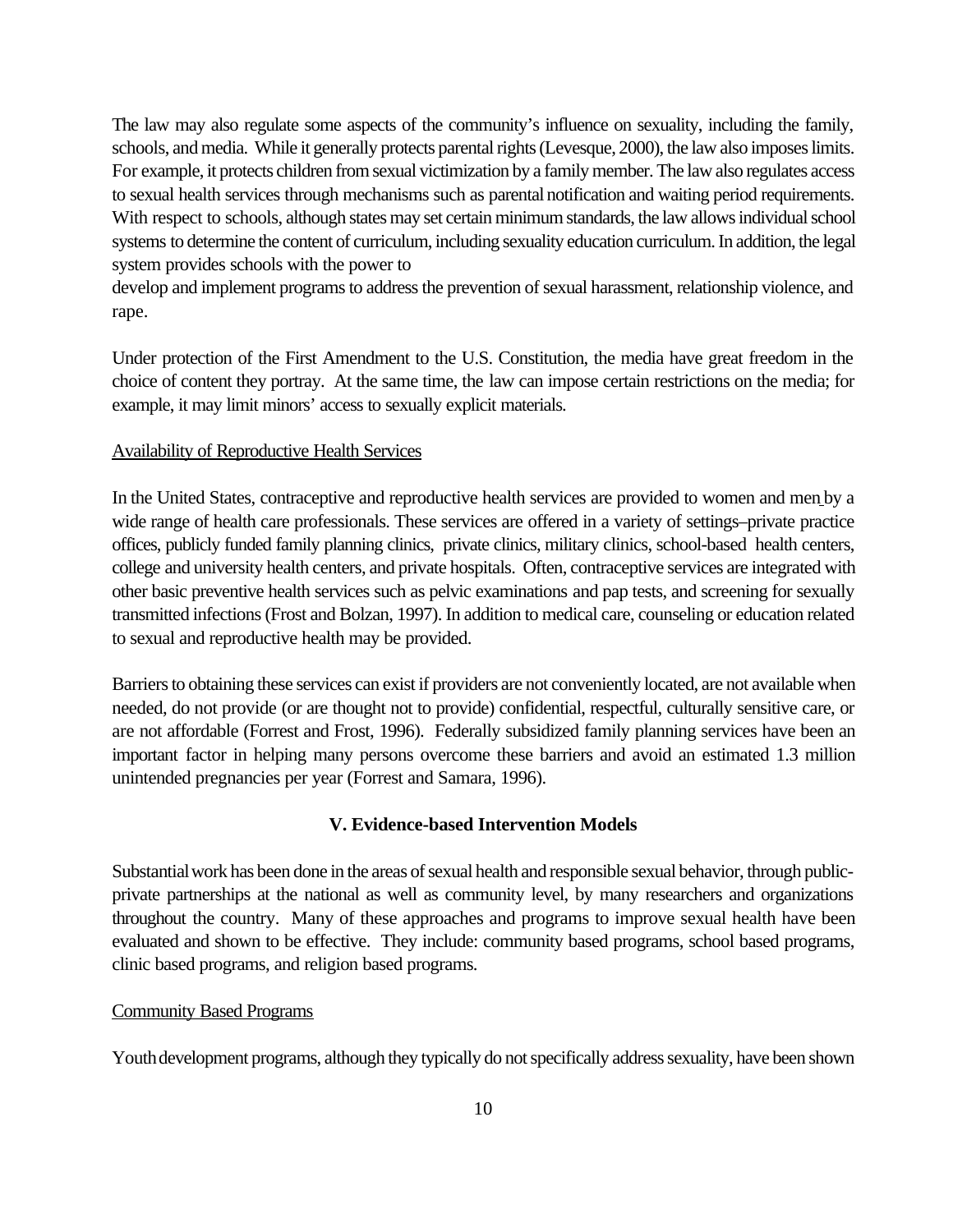to have a significant impact on sexual health and behavior. Programs that improve education and life options for adolescents have been demonstrated to reduce their pregnancy and birth rates (Olsen and Farkas, 1990; Allen et al, 1997; Melchior, 1998; Hawkins et al, 1999). These programs

may increase attachment to school, improve opportunities for careers, increase belief in the future, increase interaction with adults, and structure young people's time.

The CDC has identified a number of effective STD and HIV prevention programs that are curriculum based and presented by peer and health educators in various community settings (CDC, 1999c). Other community interventions have involved changing community norms and the distribution of condoms to reduce unwanted pregnancies and STDs, including HIV. Such interventions have the advantages of reaching large numbers of people at a relatively low cost and engaging the active involvement of community members, including local opinion leaders. They have had considerable success in changing community norms about sexual behavior as evidenced by substantial increases in condom use (Arnold and Cogswell, 1971; Kelly et al, 1991; Grosskurth et al, 1995; Kegeles et al, 1996; Kelly et al, 1997). It is important to point out that although the correct and consistent use of condoms has been shown to be effective in reducing the risk of pregnancy, HIV infection, and some STDs, more research is needed on the level of effectiveness.

#### School Based Programs

A majority of Americans favor some form of sexuality education in the public schools and also believe that some sort of birth control information should be available to adolescents (Smith, 2000). School based sexuality education programs are generally of two types: abstinence-only programs that emphasize sexual abstinence as the most appropriate choice for young people; and sexuality and

STD/HIV education programs that also cover abstinence but, in addition, include condoms and other methods of contraception to provide protection against STDs or pregnancy.

To date, there are only a few published evaluations of abstinence-only programs (Christopher and Roosa, 1990; St Pierre et al, 1995; Kirby et al, 1997; Kirby, 2001). Due to this limited number of studies it is too early to draw definite conclusions about this approach. Similarly, the value of these programs for adolescents who have initiated sexual activity is not yet understood. More research is clearly needed.

Programs that typically emphasize abstinence, but also cover condoms and other methods of contraception, have a larger body of evaluation evidence that indicates either no effect on initiation of sexual activity or, in some cases, a delay in the initiation of sexual activity (Kirby, 1999; Kirby, 2001). This evidence gives strong support to the conclusion that providing information about contraception does not increase adolescent sexual activity, either by hastening the onset of sexual intercourse, increasing the frequency of sexual intercourse, or increasing the number of sexual partners. In addition, some of these evaluated programs increased condom use or contraceptive use more generally for adolescents who were sexually active (Kirby et al, 1991; Rotheram-Borus et al, 1991; Jemmott et al, 1992; Walter and Vaughn, 1993; Magura et al, 1994; Main et al, 1994; St Lawrence et al, 1995; Hubbard et al, 1998; Jemmott et al, 1998; Coyle et al, 1999).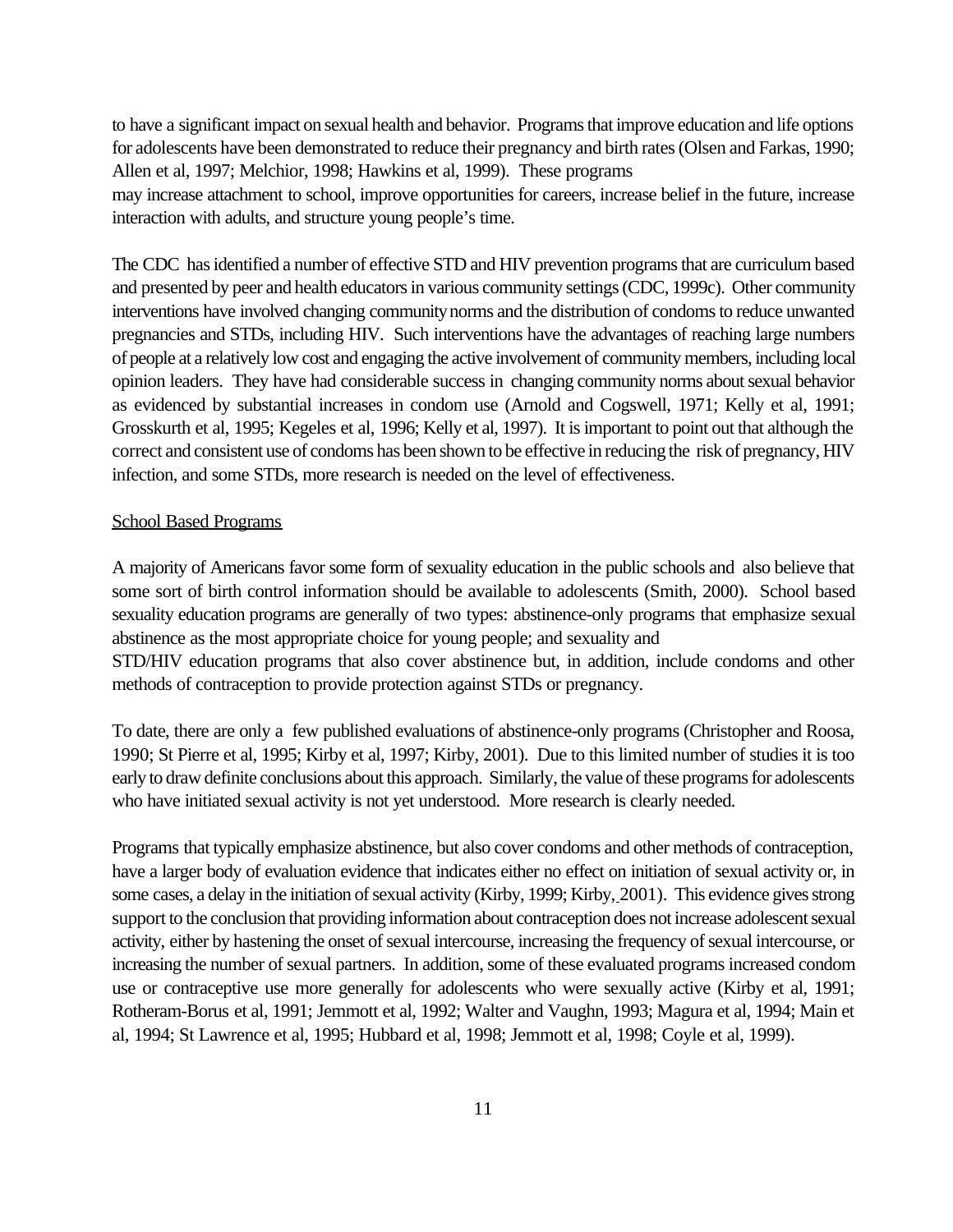Despite the available evidence regarding the effectiveness of school-based sexuality education, it remains a controversial issue for many– in terms of whether schools are the most appropriate venue for such education, as well as curriculum content. Few would disagree that parents should be the primary sexuality educators of their children or that sexual abstinence until engaged in a committed and mutually monogamous relationship is an important component in any sexuality education program. It does seem clear, however, that providing sexuality education in the schools is a useful mechanism to ensure that this Nation's youth have a basic understanding of sexuality. Traditionally, schools have had a role in ensuring equity of access to information that is perhaps greater than most other institutions. In addition, given that one-half of adolescents in the United States are already sexually active–and at risk of unintended pregnancy and STD/HIV infection–it also seems clear that adolescents need accurate information about contraceptive methods so that they can reduce those risks.

#### Clinic Based Programs

Prevention programs based in health clinics that have an impact on sexual health and behavior are of three types: counseling and education; condom or contraceptive distribution; and STD/HIV screening. Successful counseling and education programs have several elements in common: they have a clear scientific basis for their design; they require a commitment of staff time and effort, as well as additional time from clients; they are tailored to the individual; and they include building clients' skills through, for example, exercises in negotiation. Even brief risk-reduction messages have been shown, in some studies, to lead to substantial increases in condom use (Cohen et al, 1991; Cohen et al, 1992; Mansfield et al, 1993; Kamb et al, 1998;) although other studies have shown little effect (Wenger et al, 1992; Clark et al, 1998). More extensive counseling, either individual or small group, can produce additional increases in consistent condom use (Boyer et al, 1997; Shain et al, 1999).

Most school clinic based condom and contraceptive availability programs include some form of abstinence or risk-reduction counseling to address the concern that increased condom availability could lead to increased sexual behavior (Kirby and Brown, 1996). The evidence indicates these programs, while still controversial in some communities, do not increase sexual behavior and that they are generally accepted by adolescents, parents, and school staff (Guttmacher et al, 1995; Wolk and Rosenbaum, 1995).

Because many STDs have no clear symptoms, STD/HIV screening promotes sexual health and responsible sexual behavior by detecting these diseases and preventing their unintentional spread. Routine screening in clinics has also been shown to reduce the incidence of some STDs, particularly chlamydia infection (Hillis et al, 1995; Scholes et al, 1996).

#### Religion Based Programs

Religion based sexuality education programs have been developed and cover a wide spectrum of different belief systems. Taken as a whole, they cover all age ranges, from early elementary school to adults, as well as youth with different sexual orientations and identities. Although it is reasonable to expect that religion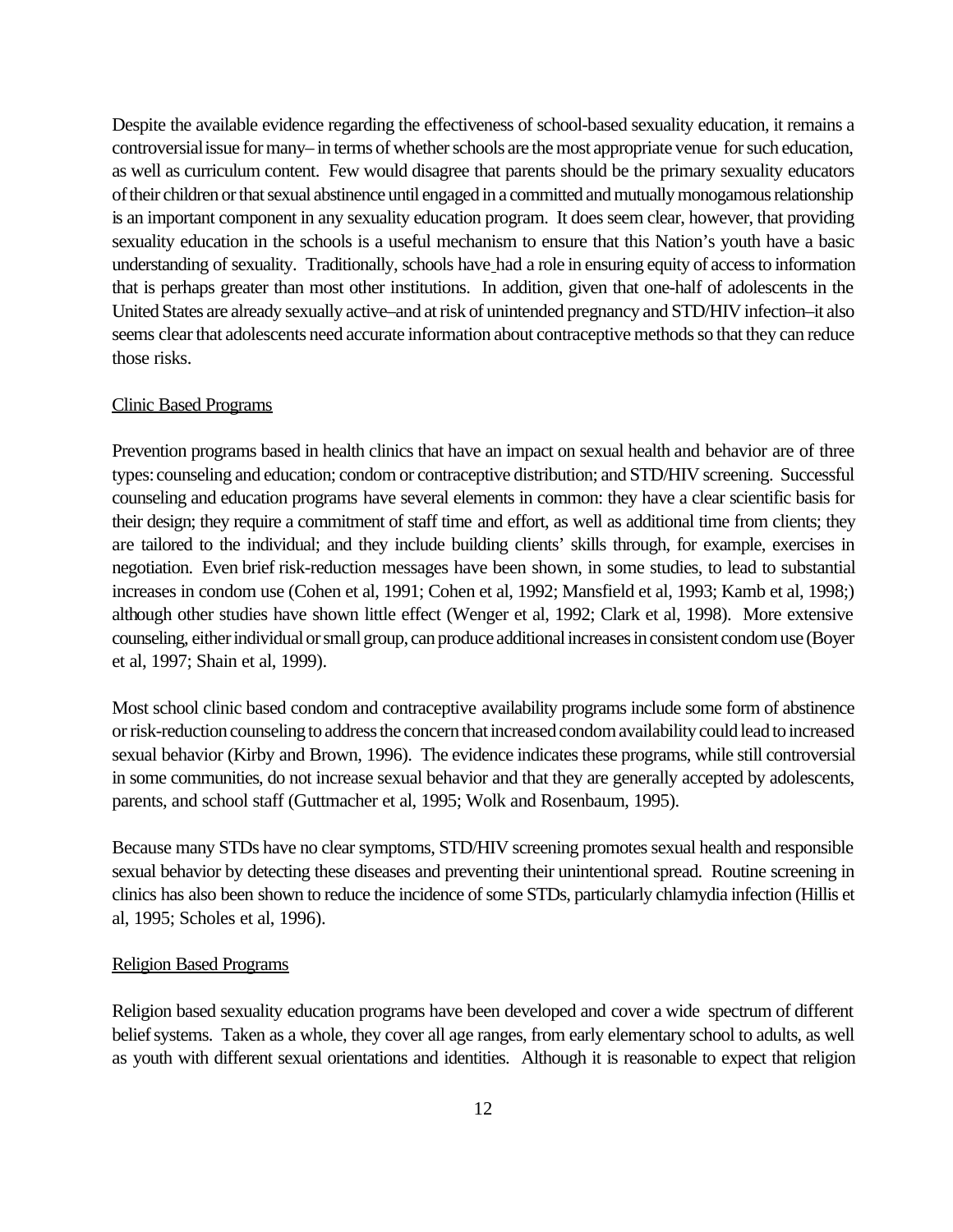based programs would have an impact on sexual behavior, the absence of scientific evaluations precludes arriving at a definitive conclusion on the effectiveness of these programs. More research is needed.

#### **VI. Vision for the Future**

Strategies that cover three fundamental areas--increasing awareness, implementing and strengthening interventions, and expanding the research base–could help provide a foundation for promoting sexual health and responsible sexual behavior in a manner that is consistent with the best available science.

# **1. Increasing Public Awareness of Issues Relating to Sexual Health and Responsible Sexual Behavior**

- C Begin a national dialogue on sexual health and responsible sexual behavior that is honest, mature and respectful, and has the ultimate goal of developing a national strategy that recognizes the need for common ground.
- C Encourage opinion leaders to address issues related to sexual health and responsible sexual behavior in ways that are informed by the best available science and that respect diversity.
- C Provide access to education about sexual health and responsible sexual behavior that is thorough, wide-ranging, begins early, and continues throughout the lifespan. Such education should:
	- recognize the special place that sexuality has in our lives;

- stress the value and benefits of remaining abstinent until involved in a committed, enduring, and mutually monogamous relationship; but

- assure awareness of optimal protection from sexually transmitted diseases and unintended pregnancy, for those who are sexually active, while also stressing that there are no infallible methods of protection, except abstinence, and that condoms cannot protect against some forms of STDs.

- C Recognize that sexuality education can be provided in a number of venues–homes, schools, churches, other community settings–but must always be developmentally and culturally appropriate.
- C Recognize that parents are the child's first educators and should help guide other sexuality education efforts so that they are consistent with their values and beliefs.
- C Recognize, also, that families differ in their level of knowledge, as well as their emotional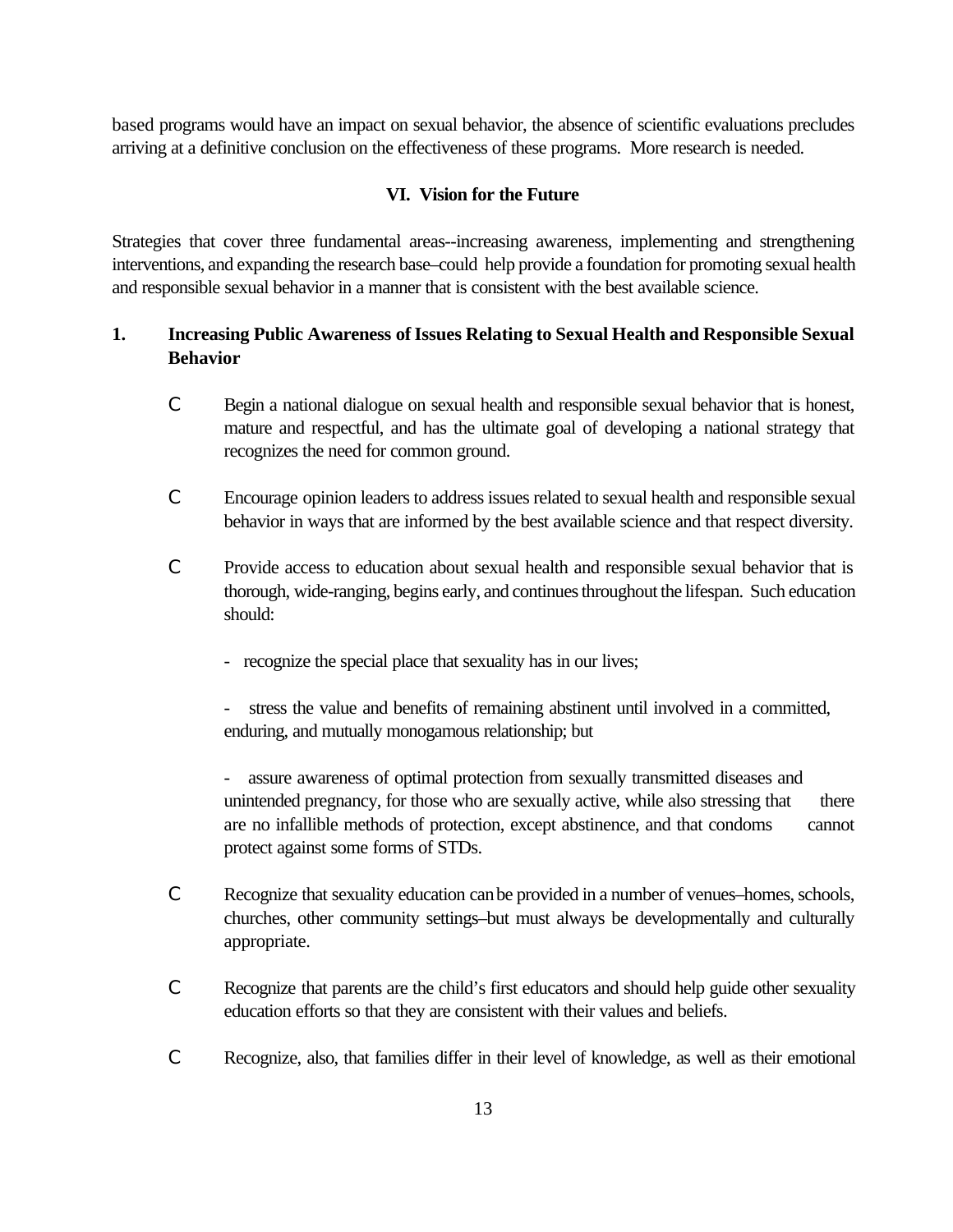capability to discuss sexuality issues. In moving toward equity of access to information for promoting sexual health and responsible sexual behavior, school sexuality education is a vital component of community responsibility.

# **2. Providing the Health and Social Interventions Necessary to Promote and Enhance Sexual Health and Responsible Sexual Behavior**

- C Eliminate disparities in sexual health status that arise from social and economic disadvantage, diminished access to information and health care services, and stereotyping and discrimination.
- C Target interventions to the most socioeconomically vulnerable communities where community members have less access to health education and services and are, thus, likely to suffer most from sexual health problems.
- C Improve access to sexual health and reproductive health care services for all persons in all communities.
- C Provide adequate training in sexual health to all professionals who deal with sexual issues in their work, encourage them to use this training, and ensure that they are reflective of the populations they serve.
- C Encourage the implementation of health and social interventions to improve sexual health that have been adequately evaluated and shown to be effective.
- C Ensure the availability of programs that promote both awareness and prevention of sexual abuse and coercion.
- C Strengthen families, whatever their structure, by encouraging stable, committed, and enduring adult relationships, particularly marriage. Recognize, though, that there are times when the health interests of adults and children can be hurt within relationships with sexual health problems, and that sexual health problems within a family can be a concern in and of themselves.

# **3. Investing in Research Related to Sexual Health and Disseminating Findings Widely**

- C Promote basic research in human sexual development, sexual health, and reproductive health, as well as social and behavioral research on risk and protective factors for sexual health.
- C Expand the research base to cover the entire human life span–children, adolescents, young adults, middle age adults, and the elderly.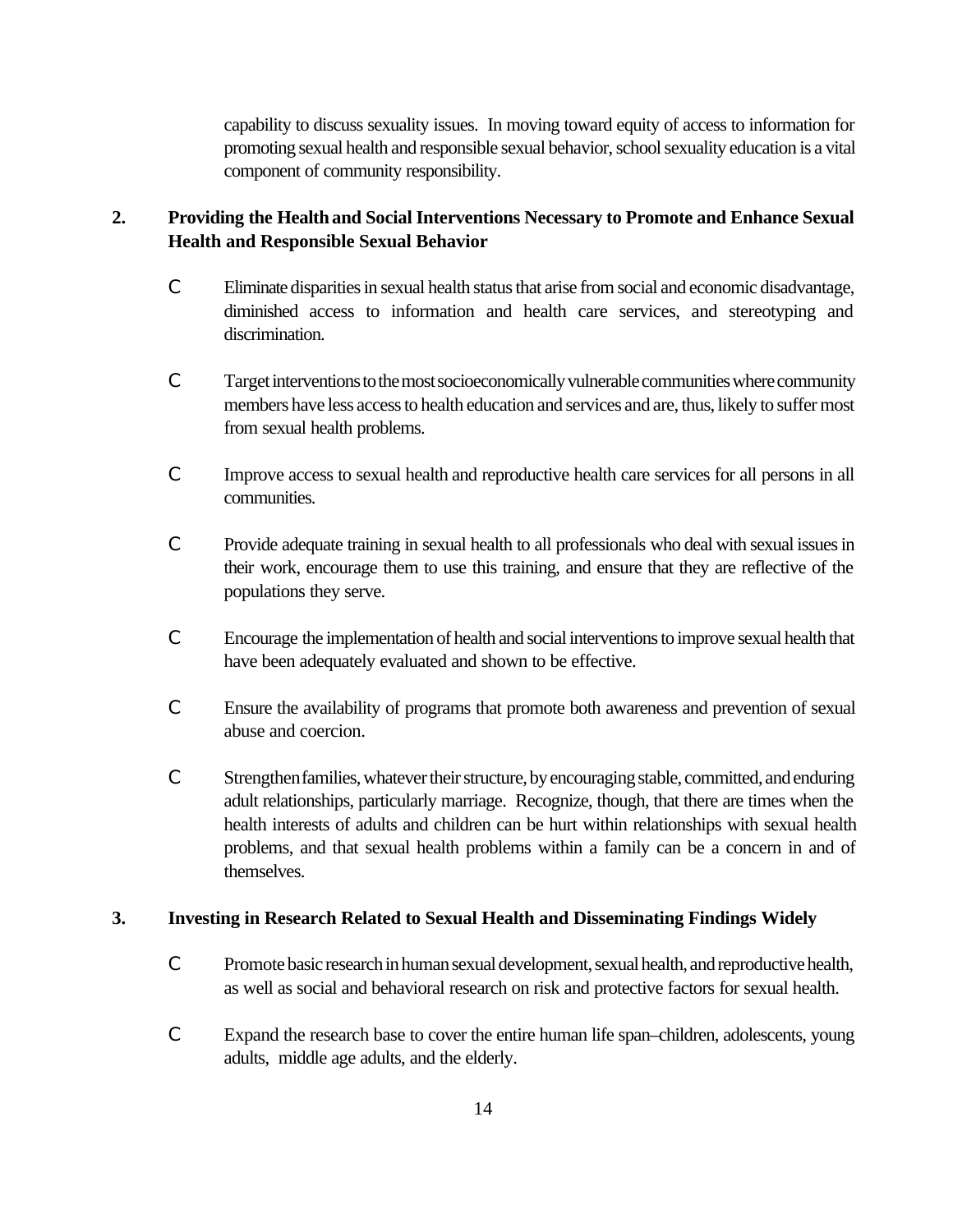- C Research, develop, disseminate, and evaluate educational materials and guidelines for sexuality education, covering the full continuum of human sexual development, for use by parents, clergy, teachers, and other community leaders.
- C Expand evaluation efforts for community, school and clinic based interventions that address sexual health and responsibility.

## **VII. Advancing a National Dialogue**

The primary purpose of this *Surgeon General's Call to Action* is to initiate a mature national dialogue on issues of sexuality, sexual health, and responsible sexual behavior. As stated so eloquently in the Institute of Medicine report, *No Time to Lose* (IOM, 2000):

"Society's reluctance to openly confront issues regarding sexuality results in a number of untoward effects. This social inhibition impedes the development and implementation of effective sexual health and HIV/STD education programs, and it stands in the way of communication between parents and children and between sex partners. It perpetuates misperceptions about individual risk and ignorance about the consequences of sexual activities and may encourage high-risk sexual practices. It also impacts the level of counseling training given to health care providers to assess sexual histories, as well as providers' comfort levels in conducting risk-behavior discussions with clients. In addition, the "code of silence" has resulted in missed opportunities to use the mass media (e.g., television, radio, printed media, and the Internet) to encourage healthy sexual behaviors."

The strategies set out above provide a point of reference for a national dialogue. How it will be implemented will be determined by individuals and families, communities, the media, and by government and nongovernment agencies, institutions, and foundations. We must all share in the responsibility for initiating this dialogue, working at every level of society to promote sexual health and responsible sexual behavior.

Individuals can begin the dialogue – adult with adult, adult with child – by developing their own personal knowledge, attitudes, and skills with respect to sexual health and responsible sexual behavior. Adults can communicate with other adults about their views on responsible sexual behavior, what it is, and how to promote it. Parents can educate their children about sexuality and responsibility, most importantly by being healthy and positive role models.

Communities must necessarily approach a dialogue on sexual health and responsible sexual behavior in different ways, according to their diverse composition and norms. But *all* must participate so that *all* voices are heard. This dialogue can be sponsored by local governments, businesses, churches, schools, youthserving organizations and other community based organizations and should, at a minimum, include: emphasis on respect for diversity of perspective, opinion and values; assessment of community resources available for educating community members and delivering necessary services; attention to policies and programs that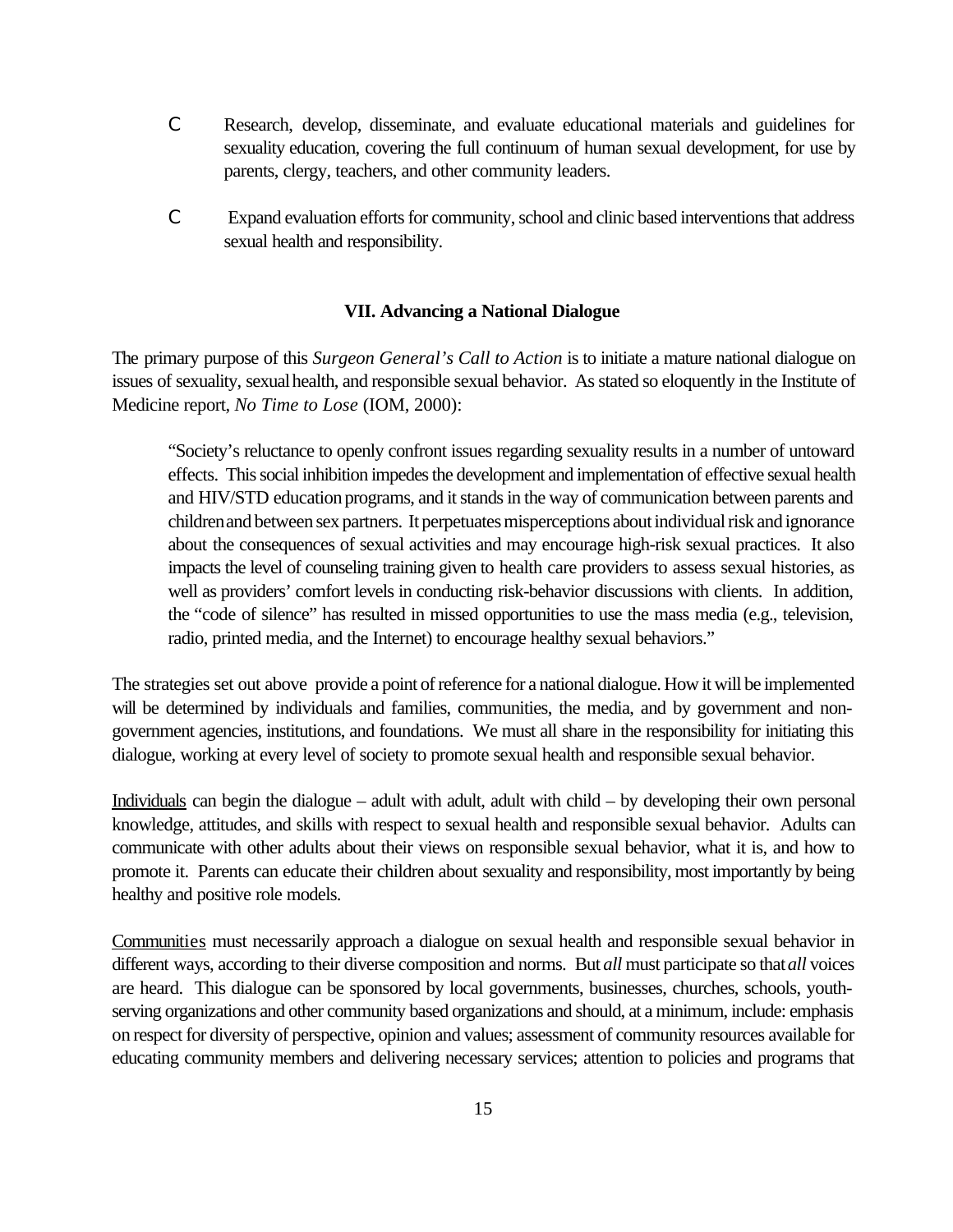support and strengthen families; and assurance that systems are in place to promote equitable access and respect for all cultural, gender, age, and sexual orientation groups.

Media in all its forms can be engaged, by both public and private entities, in a national dialogue to promote sexual health and responsible sexual behavior. This dialogue should be a long-term effort and should treat sexuality issues responsibly, accurately, and positively. With respect to media programming, the portrayal of sexual relationships should be mature and honest, and responsible sexual behavior should be stressed. Finally, it is also important that young people, as well as adults, be educated to critically examine media messages.

Government, in partnership with foundations and other private organizations, can target support for the research, education, and services necessary to sustain a meaningful campaign to promote sexual health and responsible sexual behavior. Government should continue to develop objective and measurable indicators to monitor progress over time. It can also review policies and laws to ensure that they facilitate--rather than impede--the promotion of sexual health and responsible sexual behavior.

## **Conclusion**

Based on the scientific evidence, we face a serious public health challenge regarding the sexual health of our nation. Doing nothing is unacceptable. More than anyone, it is our children who will suffer the consequences of our failure to meet these responsibilities.

Solutions are complex but we do have evidence that we can promote sexual health and responsible sexual behavior. Given the diversity of attitudes, beliefs, values and opinions, finding common ground might not be easy but it is attainable. We are more likely to find this common ground through a national dialogue with honest and respectful communication. We need to appreciate and respect the diversity of our culture and be informed by the science that is available to us.

This is a call to all of society to respond to this challenge. These efforts will not only have an impact on the current health status of our nation, but lay the groundwork for a healthier society for future generations.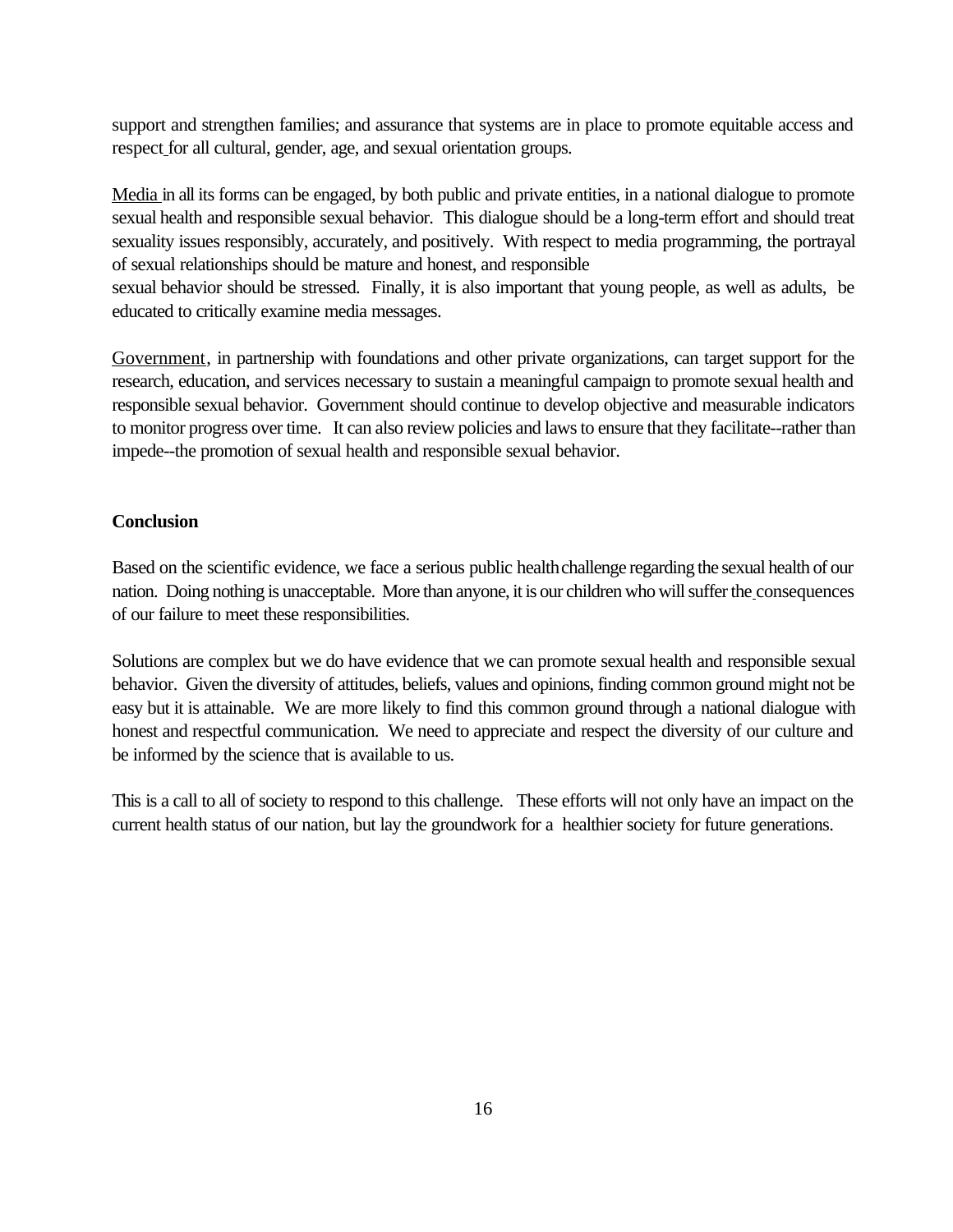## **References**

- Abraham M. (1999). Sexual abuse in south Asian immigrant marriages. *Violence Against Women*, 5:591- 618.
- Acton G. (1992). Comprehensive sexuality policy, procedures and standards. In: Crocker A, Cohen H, Kastner T. [Eds.] *HIV infection and developmental disability*. Baltimore: Paul Crooks Publishers, 133-139.
- Allen JP et al. (1997). Preventing teen pregnancy and academic failure: experimental evaluation of a developmentally based approach. *Child Development*, 64:729-742.
- Amaro H et al. (2001). Cultural influences on women's sexual health. In: DiClemente RJ, Wingood GM, editors. *Women's sexual and reproductive health*. New York: Plenum, 2001.
- Amaro H, Raj A. (2000). On the margin: power and women's HIV risk reduction strategies. *Sex Roles,* 42:723-750.
- American Psychiatric Association. (2000). *Position statement on therapies focused on attempts to change sexual orientation (reparative or conversion therapies).* Washington, DC: American Psychiatric Association.
- Arnold CB, Cogswell BE. (1971). A condom distribution program for adolescents: the findings of a feasibility study. *American Journal of Public Health*, 61:739-750.
- Bancroft J. (1987). A physiological approach. In: Geer JH, O'Donahue WT, editors. *Theories of human sexuality*. New York: Plenum.
- Bell AP et al. (1981) *Sexual preference: its development in men and women*. Bloomington, IN: Indiana University Press.
- Berrill KT. (1992). Anti-gay violence and victimization in the United States: an overview. In: Herek GM, Berrill KT, editors. *Hate crimes: confronting violence against lesbians and gay men*. Newbury Park, CA: Sage, 19-45.
- Billy JOG, Moore DE. (1992) A multilevel analysis of marital and nonmarital fertility in the U.S.

*Social Forces,* 70:977-1011.

- Billy JOG et al. (1994). (1994) Contextual effects on the sexual behavior of adolescent women. *Journal of Marriage and the Family*, 56:387-404.
- Bowleg L et al (2000). Gender roles, power strategies, and precautionary sexual self-efficacy: implications for Black and Latina women's HIV/AIDS protective behaviors. *Sex Roles,* 42:613-636.
- Boyer CB et al. (1997). Sexually transmitted diseases (STD) and HIV risk in heterosexual adults attending a public STD clinic: evaluation of a randomized controlled behavioral risk-reduction intervention trial. *AIDS*, 11:359-367.
- Brewster KL et al. (1993). Social context and adolescent behavior: the impact of community on the transition to sexual activity. *Social Forces*, 71:713-740.
- Brewster KL, et al. (1998). The changing impact of religion on the sexual and contraceptive behavior of adolescent women in the United States. *Journal of Marriage and the Family* , 60:493-504.
- Browning CR, Laumann EO. (1997). Sexual contact between children and adults: a life course perspective. *American Sociological Review*, 62:540-560.
- Castaneda D. (2000). The close relationship context and HIV/AIDS risk reduction among Mexican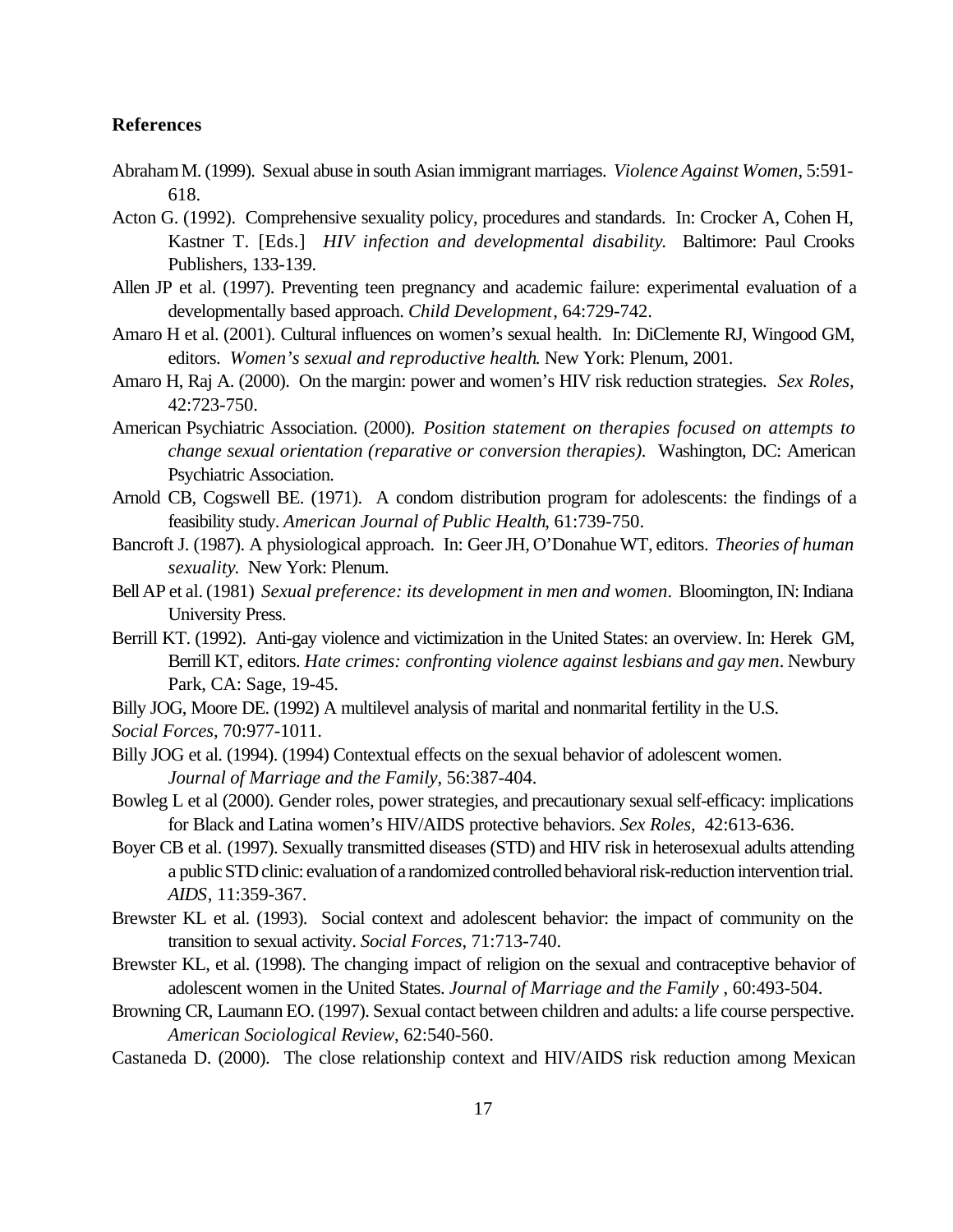Americans. *Sex Roles*, 42:551-580.

- Centers for Disease Control and Prevention. (1999a). *Prevention of Genital HPV infection and Sequelae: Report of an External Consultant's Meeting.* Atlanta: Centers for Disease Control and Prevention.
- Centers for Disease Control and Prevention. (1999b). CDC surveillance summaries. *MMWR*, 48(No. SS-4).
- Centers for Disease Control and Prevention. (1999c). *CDC HIV/AIDS prevention research project compendium of HIV prevention interventions with evidence of effectiveness*. Atlanta: Centers for Disease Control and Prevention.
- Centers for Disease Control and Prevention. (2000a). *A glance at the HIV epidemic.* Atlanta: Centers for Disease Control and Prevention.
- Centers for Disease Control and Prevention. (2000b). *HIV/AIDS surveillance report, mid-year edition,* 12 (No. 1).
- Centers for Disease Control and Prevention. (2001a). *Surveillance supplemental report,* 7(No.1).
- Centers for Disease Control and Prevention. (2001b). HIV/AIDS–United States, 1981-2000. *MMWR*, 50(No. RR-9).
- Centers for Disease Control and Prevention. (2001c). HIV incidence among young men who have sex with men: Baltimore, Dallas, Los Angeles, Miami, New York City, San Francisco, and Seattle, 1994- 2000. *MMWR*, 50(No. RR-9).
- Christopher FS, Roosa MW. (1990) An evaluation of an adolescent pregnancy prevention program: is "just say no" enough?. *Family Relations* , 39:68-72.
- Clark LR et al. (1998) Effect of HIV counseling and testing on sexually transmitted diseases and condom use in an urban adolescent population. *Archives of Pediatric & Adolescent Medicine*, 152:269-273.
- Cohen DA et al. (1991) Condom skills education and sexually transmitted disease reinfection. *Journal of Sex Research*, 28:139-144.
- Cohen DA et al. (1992) Condoms for men, not women: results of brief promotion programs. Sexually *Transmitted Diseases*, 19:245-251.
- Coker AL, Hall P et al. (2000) Frequency and correlates of intimate partner violence by type: physical, sexual and psychological battering. *American Journal of Public Health* , 90:553-559.
- Comas-Diaz L. (1987) Feminist therapy with mainland Puerto Rican women. *Psychology of Women Quarterly,* 11:461-474.
- Cope KM, Kunkel D. (in press) Sexual messages in teens' favorite prime-time TV programs. In: Brown JD et al., editors. *Sexual teens, sexual media*. Mahwah, NJ: Lawrence Erlbaum.
- Coyle KK et al. (1999) Short-term impact of Safer Choices: a multi-component school-based HIV, other STD and pregnancy prevention program. *Journal of School Health*, 69(5):181-188.
- Croft CA, Asmussen L. (1993) A developmental approach to sexuality education: implications for medical practice. *Journal of Adolescent Health,* 14:109-114.
- Darroch JE et al. (1999) Age differences between sexual partners in the United States. *Family Planning Perspectives,* 31(4):160-167.
- Dunn ME, Alarie P. (1997) Trends in sexuality education in United States and Canadian medical schools. *Journal of Psychology and Human Sexuality,* 9:175-184.
- DuRant R et al. (1997) Tobacco and alcohol use behaviors portrayed in music videos: a content analysis. *American Journal of Public Health,* 87:1131-1135.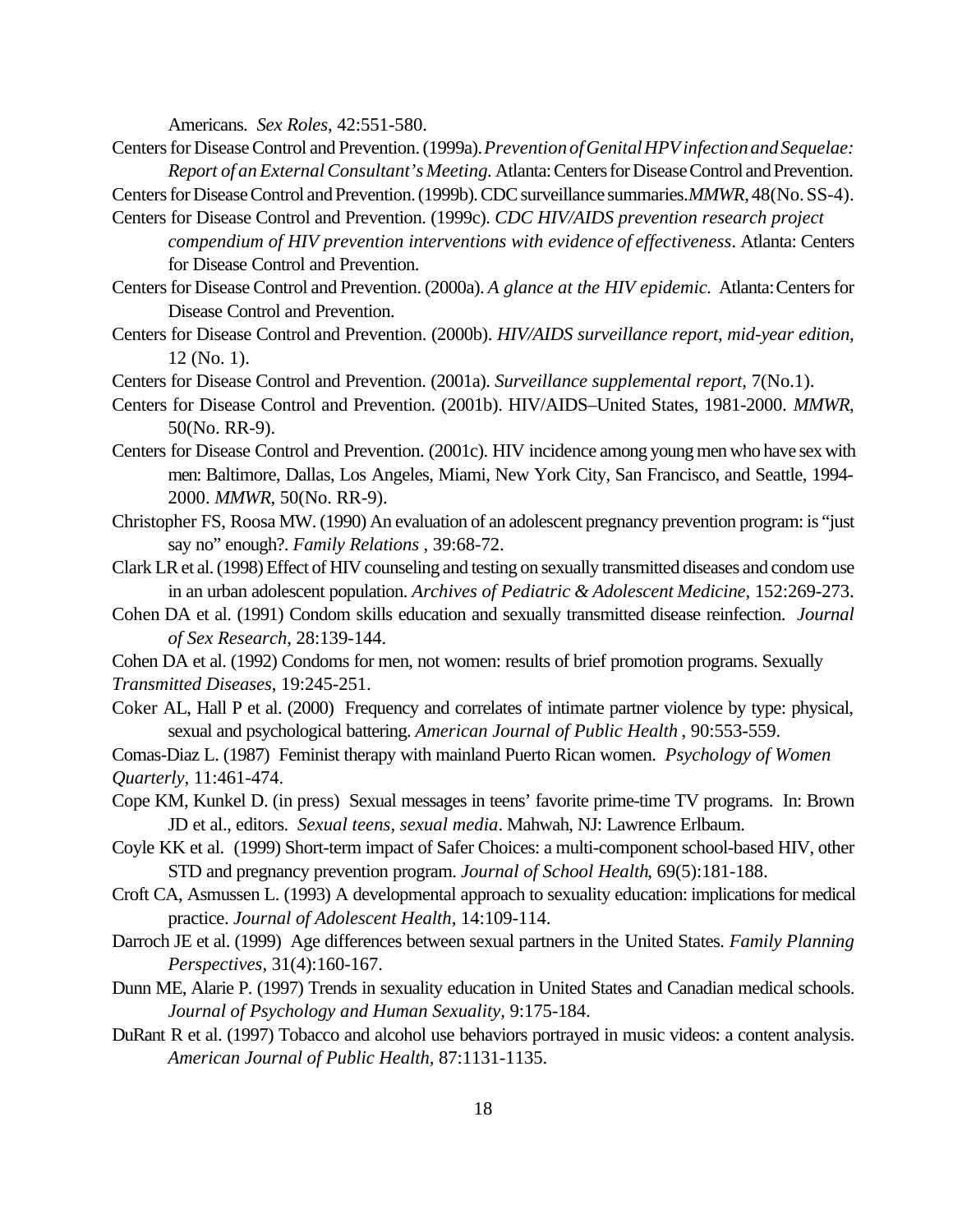- DuRant RH, Sanders JM. (1989) Sexual behavior and contraceptive risk taking among sexually active adolescent females. *Journal of Adolescent Health Care,* 10:1-9.
- East PL. (1996) Do adolescent pregnancy and childbearing affect younger siblings? *Family Planning Perspectives,* 28(4):148-153.
- Finkelhor D et al. (2000) *Online victimization: a report on the nation's youth*. Washington, DC: National Center for Missing and Exploited Children.
- Fleming DT et al. (1997) Herpes simplex virus type 2 in the United States 1979 to 1994. *New England Journal of Medicine,* 337:1105-1111.
- Forrest JD, Frost JJ. (1996) The family planning attitudes and experiences of low-income women.
- *Family Planning Perspectives*, 28:246-255.
- Forrest JD, Samara R. (1996) Impact of publicly funded contraceptive services on unintended pregnancies and implications for Medicaid expenditures. *Family Planning Perspectives* , 28:188-195.
- Frost J, Bolzan M. (1997) The provision of public sector services by family planning agencies in 1995.

*Family Planning Perspectives*, 29:6-14.

- Gonsiorek JC. (1982) The use of diagnostic concepts in working with gay and lesbian populations. In: Gonsiorek JC, editor. *Homosexuality and psychotherapy: a practitioner's handbook of affirmative models*. New York: Haworth.
- Grady WR, Klepinger DH, Nelson-Wally A. (1998) Contraceptive characteristics: the perceptions and priorities of men and women. *Family Planning Perspectives*, 31(4):168-175.
- Grady WR, Billy JOG, Klepinger DH. (1993) The influence of community characteristics on the practice of effective contraception. *Family Planning Perspectives*, 25(1):4-11.
- Greenberg BS et al. (1993) Sex content in R-rated films viewed by adolescents. In: Greenberg BS et al., editors. *Media, sex and the adolescent*. Cresskill, NJ: Hampton Press.
- Greene B. (1997) Ethnic minority lesbian and gay men: mental health and treatment issues. In: Greene B, editor. *Ethnic and cultural diversity among lesbian and gay men.* Thousand Oaks, CA: Sage.
- Grosskurth H et al. (1995) Impact of improved treatment of STDs on HIV infection in rural Tanzania: randomized control trial. *Lancet*, 346:530-536.
- Guttmacher S et al. (1995) Parents' attitudes and beliefs about HIV/AIDS prevention with condom availability in New York public high schools. *Journal of School Health*, 65:101-106.
- Haldeman, DC. (1994) The practice and ethics of sexual orientation conversion therapy. *Journal of*
- *Consulting and Clinical Psychology*, 62:221-227.
- Hawkins JD et al. (1999) Preventing adolescent health-risk behaviors by strengthening protection during childhood. *Archives of Pediatric & Adolescent Medicine*, 153:226-234.
- He H et al. (1998) Violence and HIV sexual risk behaviors among female sex partners of male drug users. *Women and Health*, 27:161-175.
- Herek GM. (1993) The context of antigay violence: notes on cultural and psychological heterosexism. In: Garnets LD, Kimmel DC, editors. *Psychological perspectives on lesbian and gay male experiences*. New York: Columbia University Press.
- Hiatt RA et al. 1996) Pathways to early cancer detection in the multiethnic population of the San Francisco Bay Area. *Health Education Quarterly*, 23(Suppl):S10-S27.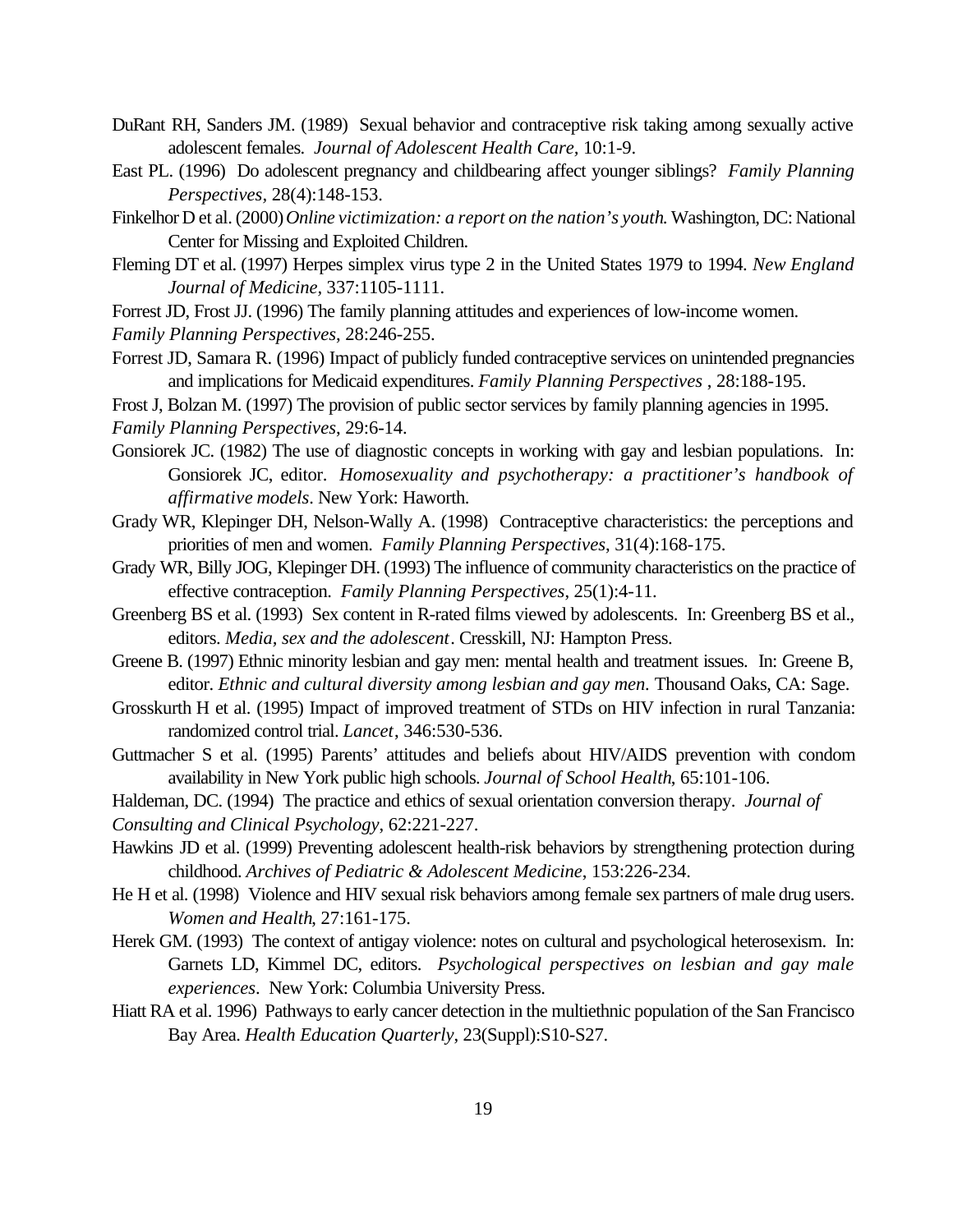Hillis SD et al. (1995) The impact of a comprehensive chlamydia prevention program in Wisconsin. *Family Planning Perspectives*, 27:108-111.

- Hingsburger D, Harber M. (1998) *The ethics of touch: establishing and maintaining boundaries in service to people with developmental disabilities*. Eastman, Quebec: Diverse City Press, Inc.
- Hogan DP, Kitagawa EM. (1985) The impact of social status, family structure and neighborhood on the fertility of black adolescents. *American Journal of Sociology*, 90:825-855.
- Holden GW et al. (1993) Cognitive, psychosocial and reported sexual behavior differences between pregnant and nonpregnant adolescents. *Adolescence,* 28:557-572..
- Hubbard BM et al. (1998) A replication of Reducing the Risk, a theory-based sexuality curriculum for adolescents. *Journal of School Health*, 68(6):243-247.
- Institute of Medicine. (1995) *The best intentions: unintended pregnancy and the well-being of children and families*. Brown SS and Eisenberg L, editors. Washington, DC: National Academy Press.
- Institute of Medicine. (1997) *The hidden epidemic: confronting sexually transmitted diseases*. Eng TR, Butler WT, editors. Washington, DC: National Academy Press.
- Institute of Medicine (2000) *No time to lose: getting more from HIV prevention*. Ruiz, MS et al. editors. Washington, DC: National Academy Press.
- Jaccard J, et al. (1996) Maternal correlates of adolescent sexual and contraceptive behavior. *Family*

*Planning Perspectives*, 28:159-165.

- Jemmott JB et al. (1992) Reductions in HIV risk-associated sexual behaviors among black male adolescents: effects of an AIDS prevention intervention. *American Journal of Public Health*, 82(3):372-377.
- Jemmott JB et al. (1998) Abstinence and safer sex: a randomized trial of HIV sexual risk-reduction interventions for young African-American adolescents. *Journal of the American Medical Association,* 279(19):1529-1536.
- Kamb ML et al. (1998) Efficacy of risk-reduction counseling to prevent human immunodeficiency virus and sexually transmitted diseases: A randomized controlled trial. *Journal of the American Medical Association*, 280:1161-1167.
- Kegeles SM et al. (1996) The Mpowerment Project: a community-level HIV intervention for young gay men. *American Journal of Public Health*, 86:1129-1136.
- Kelly JA et al. (1991) HIV risk behavior reduction following intervention with key opinion leaders of a population: an experimental community-level analysis. *American Journal of Public Health*, 81:168- 171.
- Kelly JA et al. (1997) Randomized, controlled community-level HIV prevention intervention for sexual-risk behavior among homosexual men in U.S. cities. *Lancet,* 350:1500-1505.

Kirby D et al. (1991) Reducing the risk: Impact of a new curriculum on sexual risk-taking. *Family Planning Perspectives,* 23(6):253-263.

- Kirby D et al. (1997) The impact of the postponing sexual involvement curriculum among youths in California. *Family Planning Perspectives*, 29(3):100-108.
- Kirby D. (1999) Reducing adolescent pregnancy: Approaches that work. *Contemporary Pediatrics,* 16:83- 94.
- Kirby D. (2001) *Emerging answers: research findings on program to reduce teen pregnancy*. Washington, DC: National Campaign to Prevent Teen Pregnancy.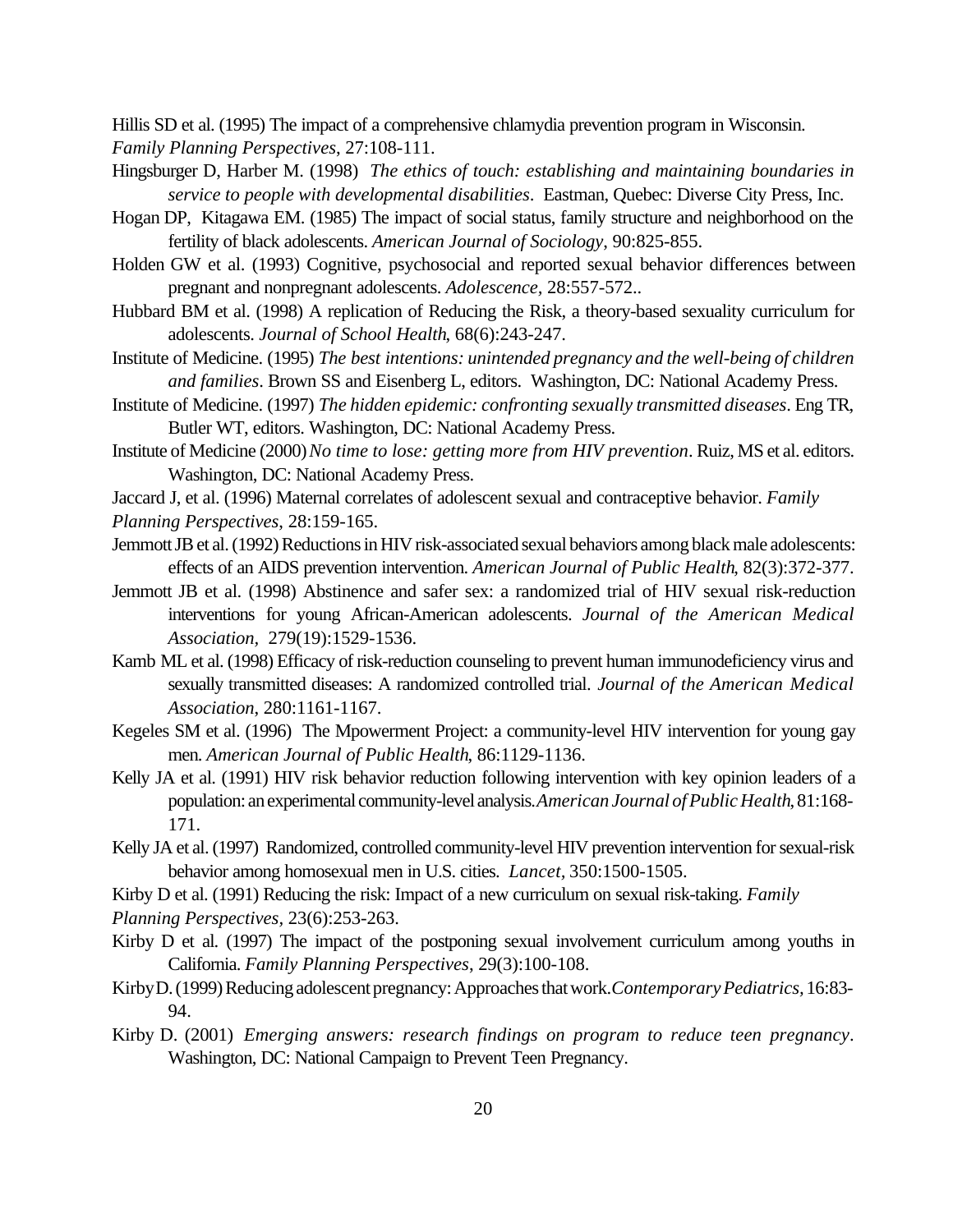- Kirby D Brown NL. (1996) Condom availability programs in U.S. schools. *Family Planning Perspectives,* 28:196-202.
- Koss MP, Dinero TE et al. (1988) Stranger and acquaintance rape: are there differences in the victim's experience? *Psychology of Women Quarterly*,12:1-24.
- Ku L et al. (1993) Factors influencing first intercourse for teenage men. *Public Health Reports,* 108(6):680-694.
- Kulig JC. (1994) Sexuality beliefs among Cambodians: implications for health care professionals.

*Health Care for Women International*, 15:69-76.

- Laumann EO et al. (1994) *The social organization of sexuality: sexual practices in the United States*. Chicago: University of Chicago Press.
- Levesque RJR. (1998) Emotional maltreatment in adolescents' everyday lives: furthering sociolegal reforms and social service provisions. *Behavior Sciences and the Law*, 16:237-263.
- Levesque RJR. (2000) *Adolescents, sex, and the law: preparing adolescents for responsible citizenship.* Washington, DC: American Psychological Association..

Magura S et al. (1994) Outcomes of intensive AIDS education for male adolescent drug users in jail.

*Journal of Adolescent Health*, 15: 457-463.

- Main DS et al. (1994) Preventing HIV infection among adolescents: evaluation of a school-based education program. *Preventive Medicine*, 23:409-417.
- Manlove J. (1998) The influence of high school dropout and school disengagement on the risk of school-age pregnancy. *Journal of Research on Adolescence*, 8:187-220.
- Mansfield CJ et al. (1993) A pilot study of AIDS education and counseling of high-risk adolescents in an office setting. *Journal of Adolescent Health,* 14:115-119.

Mauldon J, Luker K. (1996) The effects of contraceptive education on method use at first intercourse.

*Family Planning Perspectives,* 28:19-24.

- Melchior A. (1998) *National evaluation of Learn and Serve American School and Community-Based Programs*. Waltham, MA: Center for Human Resources, Brandeis University.
- Miller BC. (1998) *Families matter: a research synthesis of family influences on adolescent pregnancy*. Washington, DC: National Campaign to Prevent Teen Pregnancy.
- Moore KA et al. (1998) Nonmarital school-age motherhood: family, individual, and school characteristics. *Journal of Adolescent Research*, 13:433-457.
- Olsen RJ, Farkas G. (1990) The effects of economic opportunity and family background on adolescent cohabitation and childbearing among low-income blacks. *Journal of Labor Economics*, 8:341-362.
- Remafedi G et al. (1998) The relationship between suicide risk and sexual orientation: results of a population-based study. *American Journal of Public Health*, 88(1):57-60.
- Resnick MD et al. (1997) Protecting adolescents from harm: findings from the National Longitudinal Study on Adolescent Health. *Journal of the American Medical Association,* 278:823-832.

Roosa MW et al. (1997) The relationship of childhood sexual abuse to teenage pregnancy. *Journal of Marriage and the Family*, 59:119-130.

Ross MW. (1985) Actual and anticipated societal reaction to homosexuality and adjustment in two societies. *Journal of Sex Research*, 21(1):40-55.

Ross MW. (1990) The relationship between life events and mental health in homosexual men. *Journal of*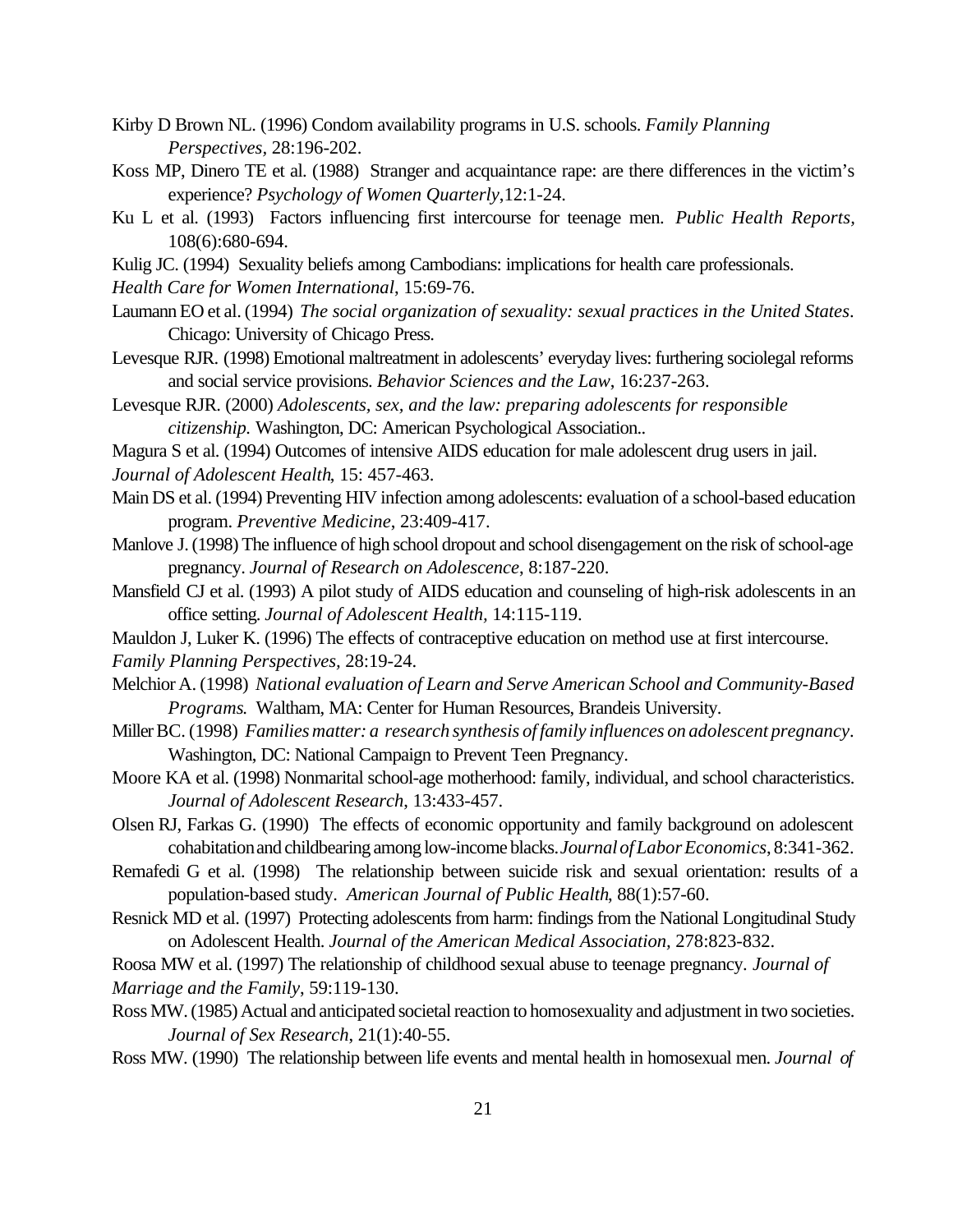*Clinical Psychology*, 46:402-411.

Rotheram-Borus MJ et al. (1991) Reducing HIV sexual risk behaviors among runaway adolescents. *Journal of the American Medical Association,* 266(9):1237-1241.

Savage OMN, Tchombe TM. (1994) Anthropological perspectives on sexual behavior in Africa.

*Annual Review of Sex Research*, 5:50-72.

- Scholes D et al. (1996) Prevention of pelvic inflammatory disease by screening for cervical chlamydia infection. *New England Journal of Medicine*, 334(21):1362-1366.
- Schover L, Jensen S. (1988) *Sexuality and chronic illness: a comprehensive approach*. New York: Guilford Press.
- Schuster MA et al. (1996) The sexual practices of adolescent virgins: genital sexual activities of high school students who have never had vaginal intercourse. *American Journal of Public Health*, 86:1570- 1576.

Sciarra JJ. (1991) Infertility: a global perspective on the role of infection. *Annals of the New York Academy of Sciences*, 626: 478-483.

- Shain RN et al. (1999) A randomized, controlled trial of a behavioral intervention to prevent sexually transmitted diseases among minority women. *New England Journal of Medicine*, 340:93-
- Sipski M, Alexander C. (1997) *Sexual function in people with disability and chronic illness: a health professional's guide*. Gaithersburg, MD: Aspen Press.
- Smith T. (2000) *Data from the general social survey*. National Opinion Research Center, University of Chicago.
- St Lawrence JS et al. (1995) Cognitive-behavioral intervention to reduce African American adolescents' risk for HIV infection. *Journal of Consulting and Clinical Psychology ,* 63(2):221-237.
- St. Pierre TL et al. (1995) A 27-month evaluation of a sexual activity prevention program in Boys & Girls Clubs across the nation. *Family Relations*, 44:69-77.
- Sudarkasa N. (1997) African American families and family values. In: McAdoo HP, editor. *Black*

*families, 3rd ed.* Thousand Oaks, CA: Sage.

- Sutton MJ et al. (in press) Shaking the tree of knowledge for forbidden fruit: where adolescents learn about sexuality and contraception. In: Brown JD et al., editors. *Sexual teens, sexual media*. Mahwah, NJ: Lawrence Erlbaum.
- Tafoya T. (1989) Pulling coyote's tale: Native American sexuality and AIDS. In: Mays VM et al., editors. *Primary prevention of AIDS: psychological approaches*. Newbury Park, CA: Sage.
- Tanfer K, Billy JOG, Payn B. (1999) *A social behavioral model of STD acquisition among men.* Final report to the National Institute of Allergy and Infectious Diseases, Grant No. 1 R01 A134360-01.
- Tang TS et al. (1999) The role of cultural variables in breast self-examination and cervical cancer screening behavior in young Asian women living in the United States. *Journal of Behavioral Medicine,* 22:419-436.
- Thomas SB, Quinn SC. (1991) The Tuskegee Syphilis Study, 1932 to 1972: implications for HIV education and AIDS risk education programs in the Black community. *American Journal of Public Health*, 81:1498-1505.
- Tiongson AT. (1997) Throwing the baby out with the bathwater: situating young Filipino mothers and fathers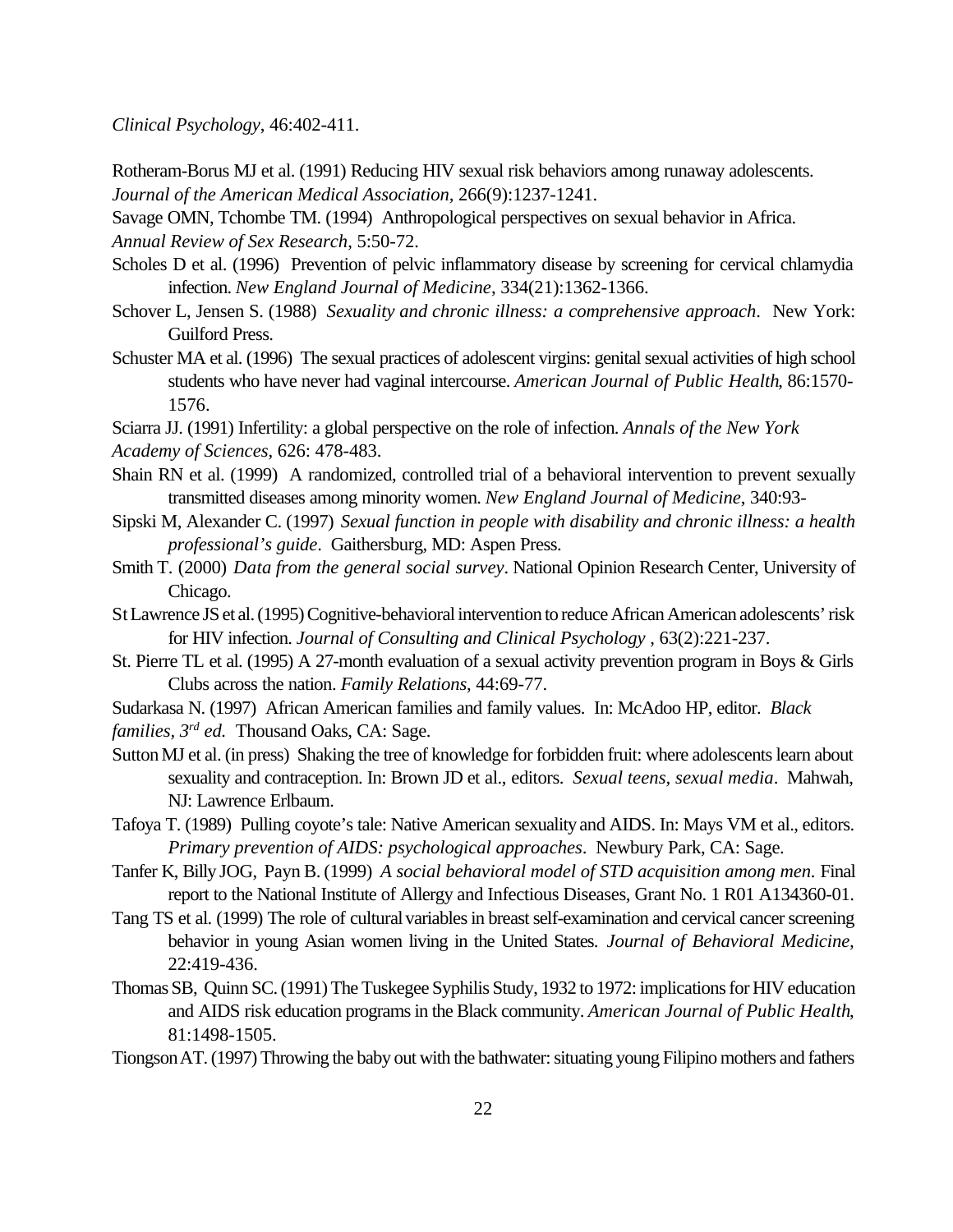beyond the dominant discourse on adolescent pregnancy. In: Root MPP, editor. *Filipino Americans: transformation and identity*. Thousand Oaks, CA: Sage.

- U.S. Department of Health and Human Services. (2000a) *Child maltreatment 1998*: *Reports from the States to the National Child Abuse and Neglect Data System*. Washington, DC: US Government Printing Office.
- U.S. Department of Health and Human Services. (2000b) *Tracking Healthy People 2010.* Washington, DC: US Government Printing Office.

Upchurch DM et al. (1999) Neighborhood and family contexts of adolescent sexual activity. *Journal of Marriage and the Family*, 61:920-933.

- Ventura SJ et al. (2000) Trends in pregnancies and pregnancy rates by outcome: estimates for the United States, 1976-96. *National Center for Health Statistics, Vital Health Statistics*, 21(56).
- Walter HJ, Vaughn RD. (1993) AIDS risk reduction among a multi-ethnic sample of urban high school students. *Journal of the American Medical Association,* 270(6):725-730.
- Wenger NS et al. (1992) Effect of HIV antibody testing and AIDS education on communication about HIV risk and sexual behavior: a randomized, controlled trial in college students. *Annals of Internal Medicine,* 117:905-911.
- Werner-Wilson RJ. (1998) Gender differences in adolescent sexual attitudes: the influence of individual and family factors. *Adolescence,* 33:519-531.
- Westoff C et al. (1996) *Family planning and mass media efforts*. Chapel Hill, NC: The Evaluation Project.
- Widmer ED. (1997) Influence of older siblings on initiation of sexual intercourse. *Journal of Marriage and the Family*, 59:928-938.
- Wolk LI, Rosenbaum R. (1995) The benefits of school-based condom availability: cross-sectional analysis of a comprehensive high school-based program. *Journal of Adolescent Health*, 17:184-188.
- Wyatt GE. (1997) *Stolen women: reclaiming our sexuality, taking back our lives*. New York: Wiley.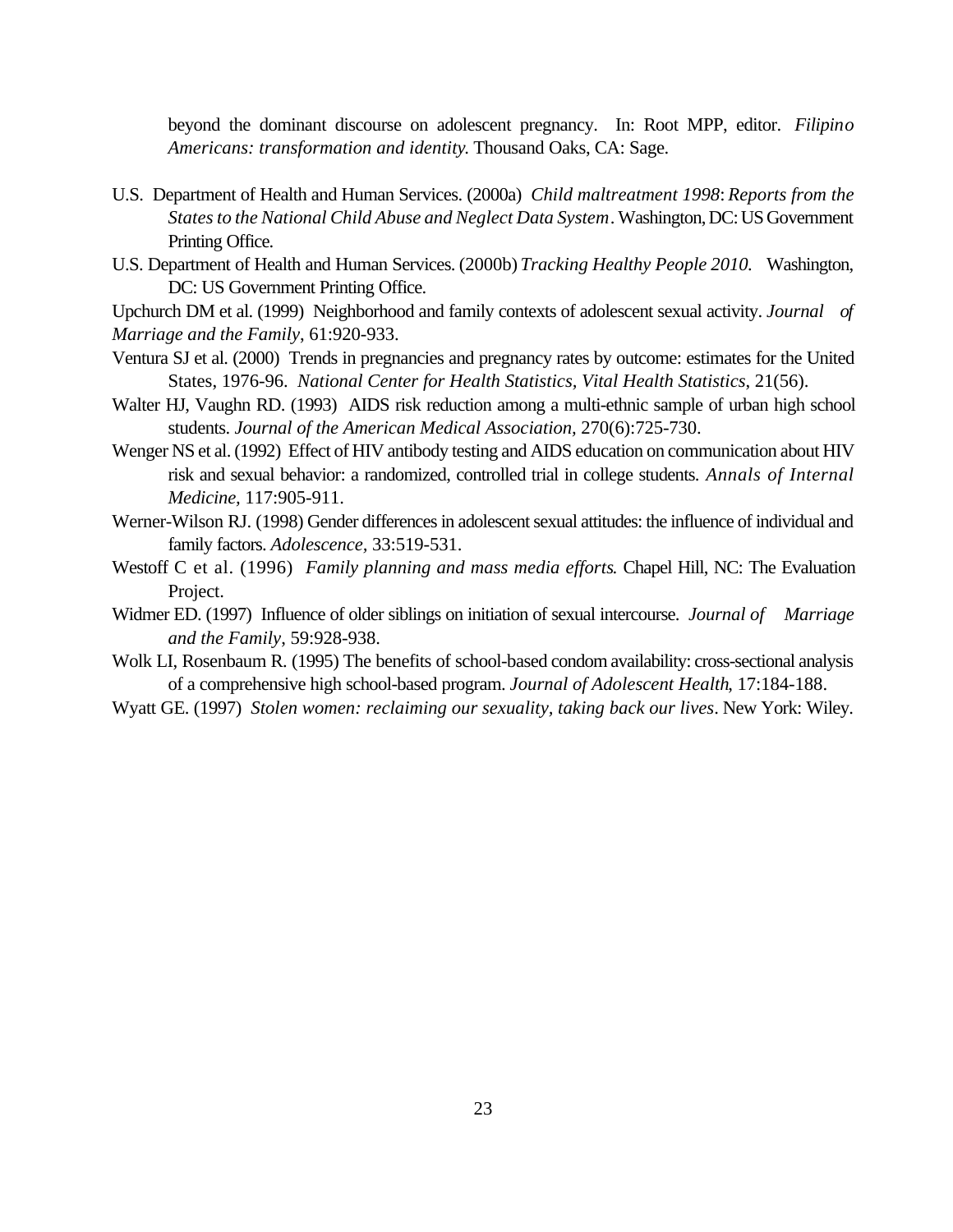## **Methodology**

In June 1999, the Surgeon General formed a Departmental work group charged with finding ways to move forward on promoting responsible sexual behavior–one of his Public Health Priorities and one of the Healthy People 2010 Leading Health Indicators. After considerable deliberation, the work group concluded that promoting responsible sexual behavior necessarily included addressing sexual health.

To this end, in December 1999 a dialogue conference was held in Newport, Rhode Island, to discuss whether a national strategy to promote sexual health and responsible sexual behavior might be feasible and what such a strategy would look like. More than 100 persons, representing a broad range of disciplines and points of view, attended. Conference participants worked in small groups to discuss definition issues, action steps, barriers and facilitators, and strategies to bring together multi-partisan groups and develop common ground on these issues.

A summary of the Newport dialogue proceedings was subsequently presented to the Surgeon General and, at his direction, a steering committee of experts was convened to plan and carry out another conference specifically to develop recommendations for a *Surgeon General's Call to Action to Promote Sexual Health and Responsible Sexual Behavior.* In preparation for the conference, the steering committee also developed a draft outline for the *Call to Action* and commissioned a number of scientific review papers from experts in relevant fields to provide context for both the document and the conference.

The conference to develop recommendations for the *Call to Action* was held in July 2000, at the Airlie Center in Warrenton, Virginia. More than 130 persons representing 90 organizations--a diverse aggregation of expertise, perspective and experience--collaborated over three days to develop the conceptual framework for a national dialogue on sexual health and responsible sexual behavior that forms the core of this document. As in Rhode Island, conference participants worked in small groups to discuss issues concerning the value, function and purpose of sexuality in people's lives, policies and actions to promote sexual health and responsible sexual behavior, and their recommendations on the draft outline for the *Call to Action*, as well as those for advancing a national dialogue.

The final preparation of the *Surgeon General's Call to Action to Promote Sexual Health and Responsible Sexual Behavior* was then undertaken by a team of experts in the fields of public health, sexuality, and sexual health. The first five sections of this document, developed to frame and define the issues, were prepared in part from the scientific reviews written prior to the conference and the discussions of conference participants in their small groups. The last two sections, strategies and advancing a national dialogue, are a synthesis of the work of conference participants in their small groups and were held to standards of feasibility and support by the scientific literature.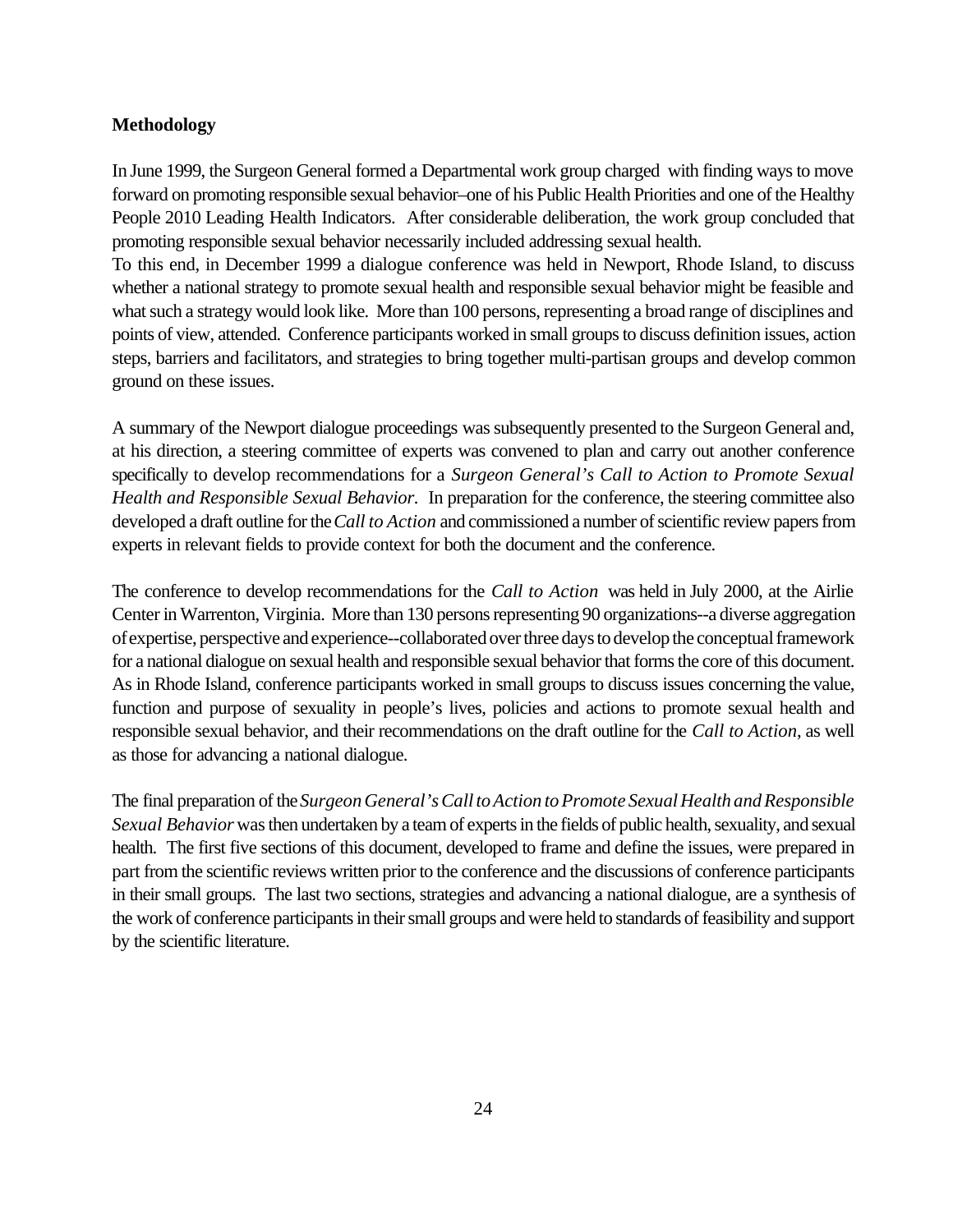Drafts of this *Call to Action* were subjected to a rigorous review by a committee representing the same diversity of expertise, perspective, and experience evidenced by the participants of both the Rhode Island and Virginia conferences. Review committee members included the discussion leaders from each small group and a cross-section of other conference participants to ensure that this document reflects the views expressed there. Several additional reviewers, who had attended neither conference, were also added to further maximize the breadth of participation and input.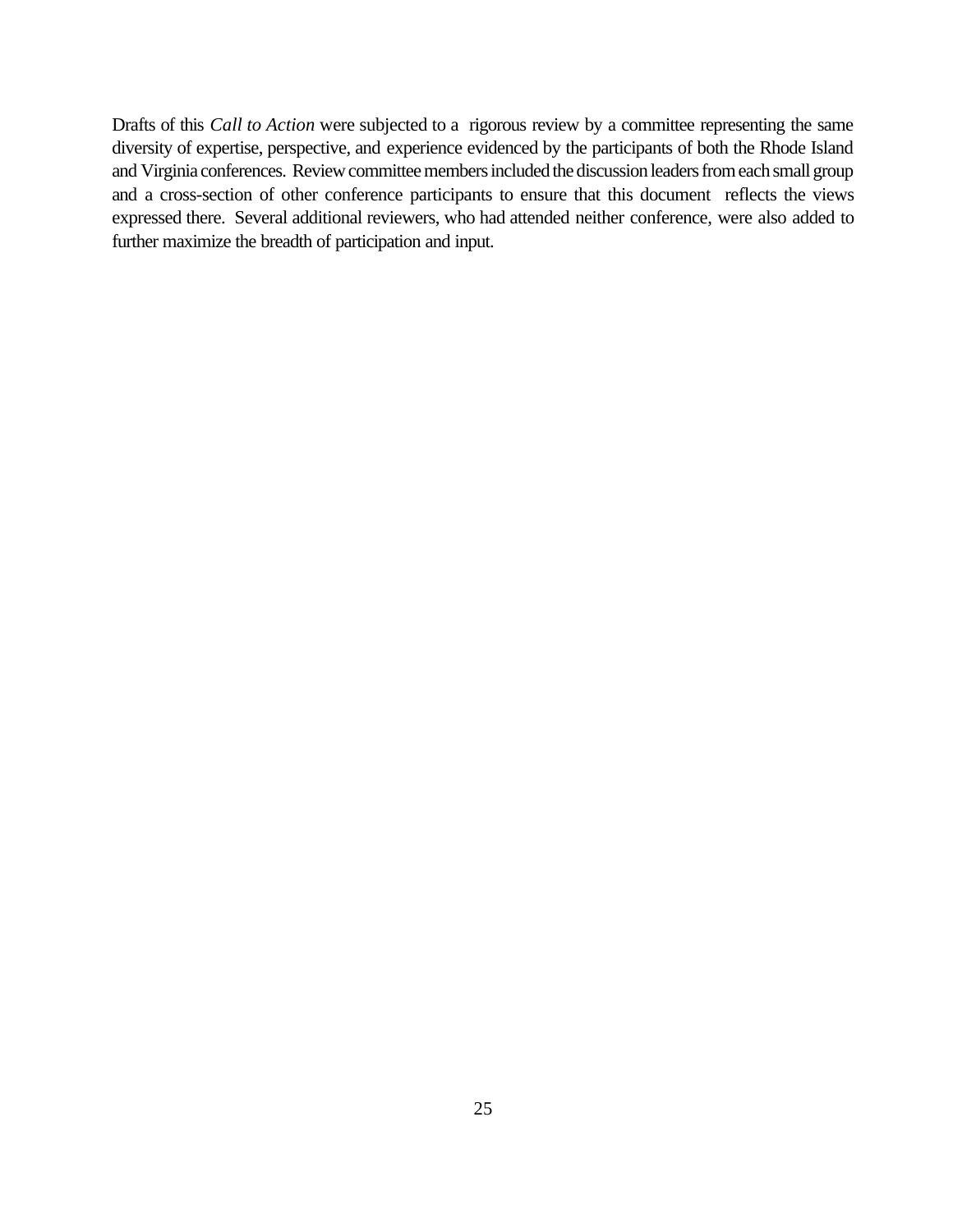#### **Acknowledgments**

This report was prepared by the Office of the Surgeon General with support from the DHHS Office of Population Affairs.

RADM Kenneth Moritsugu, M.D., M.P.H., Deputy Surgeon General, Office of the Surgeon General

Damon Thompson, Director of Communications, Office of the Surgeon General

Cynthia Bennett, Deputy Director of Public Affairs, Office of the Surgeon General

CAPT Allan S. Noonan, M.D., M.P.H., Senior Advisor, Office of the Surgeon General

Mireille B. Kanda, M.D., M.P.H., Acting Director, Office of Population Affairs

John Jarman, Acting Deputy Director, Office of Population Affairs

Barbara Cohen, Policy Analyst, Office of Population Affairs

#### **Editors**

Eli Coleman, Ph.D., Professor and Director, Program in Human Sexuality, Department of Family Practice and Community Health, University of Minnesota – Scientific Editor and Special Advisor

Janet Shibley Hyde, Ph.D., Professor and Chair, Department of Psychology, University of Wisconsin, Madison – Scientific Editor

Michael W. Ross, Ph.D., M.P.H., Professor, School of Public Health, University of Texas at Houston – Scientific Editor

# **Contributors**

Hortensia Amaro, Ph.D., Boston University John Bancroft, M.D., Indiana University John O.G. Billy, Ph.D., Battelle Institute Jane D. Brown, Ph.D., University of North Carolina, Chapel Hill Eli Coleman, Ph.D., University of Minnesota Jacqueline E. Darroch, Ph.D., The Alan Guttmacher Institute John D. DeLamater, Ph.D., University of Wisconsin J. Dennis Fortenberry, M.D., Indiana University William N. Friedrich, M.D., Mayo Clinic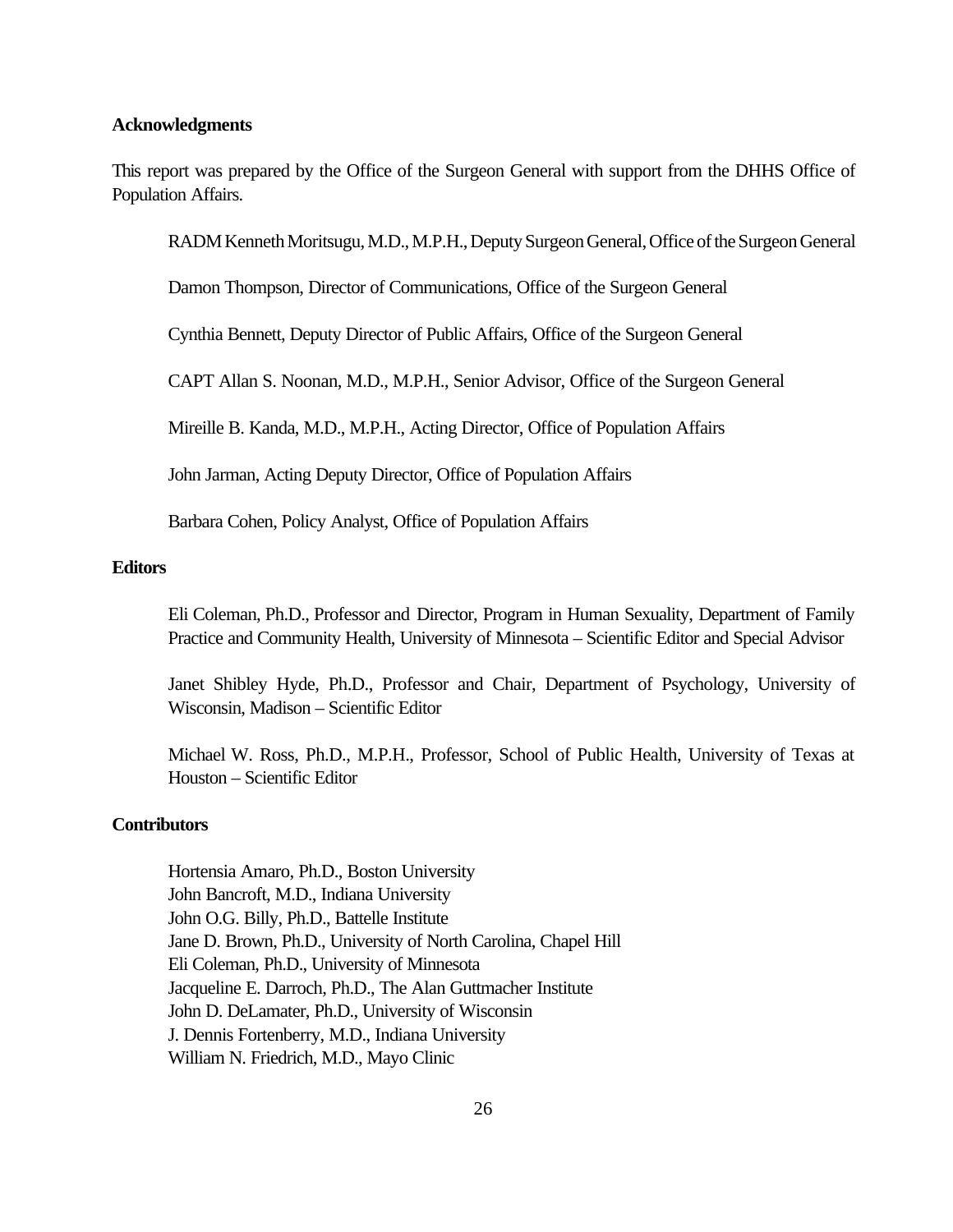Jennifer J. Frost, D.P.H., The Alan Guttmacher Institute Julia Heiman, Ph.D., University of Washington Janet Shibley Hyde, Ph.D., University of Wisconsin Michael R. Kauth, Ph.D., Tulane University Sarah N. Keller, Ph.D., Emerson College Douglas Kirby, Ph.D. ETR Associates Roger J.R. Levesque, J.D., Ph.D., University of Arizona Ilsa Lottes, Ph.D., University of Maryland Brent C. Miller, Ph.D., Utah State University Sumie Okazaki, Ph.D., University of Illinois Anita Raj, Ph.D., Boston University Michael W. Ross, Ph.D., University of Texas Tom Smith, Ph.D., University of Chicago William R. Stayton, Th.D., Widener University Brian Wilcox, Ph.D., University of Nebraska Gail Wyatt, Ph.D., University of California, Los Angeles

## **Steering Committee**

Julio C. Abreu, AIDS Action Christine Bachrach, Ph.D., National Institute of Child Health and Human Development, John Bancroft, M.D., Indiana University Calvin O. Butts, III, Abyssinian Baptist Church Barbara Cohen, Office of Population Affairs Lydia Cole, Colbalt Communictions Eli Coleman, Ph.D., University of Minnesota Tim Cruz, M.D., dr.Drew.com Linda Wright DeAguero, Ph.D., M.P.H., Centers for Disease Control and Prevention Elliot Dorff, Ph.D., University of Judaism Teresa Frydryk, M.P.H., JSI Research and Training Institute Barbara Huberman, M.Ed., Advocates for Youth Janet Shibley Hyde, Ph.D., University of Wisconsin, Madison Douglas Kirby, Ph.D., ETR Associates Sarah Kovner, Office of the Secretary RADM Arthur J. Lawrence, Ph.D., M.B.A, Office of Public Health and Science Rafael Mazin, M.D., M.P.H., Pan American Health Organization CAPT Allan S. Noonan, M.D., M.P.H., Office of the Surgeon General Marcy Ouellette, M.D., M.P.H., Office of Population Affairs. Michael W. Ross, Ph.D., M.P.H., University of Texas at Houston Rachel Ross, Meharry Medical College Denese O. Shervington, M.D., M.P.H., Office of Population Affairs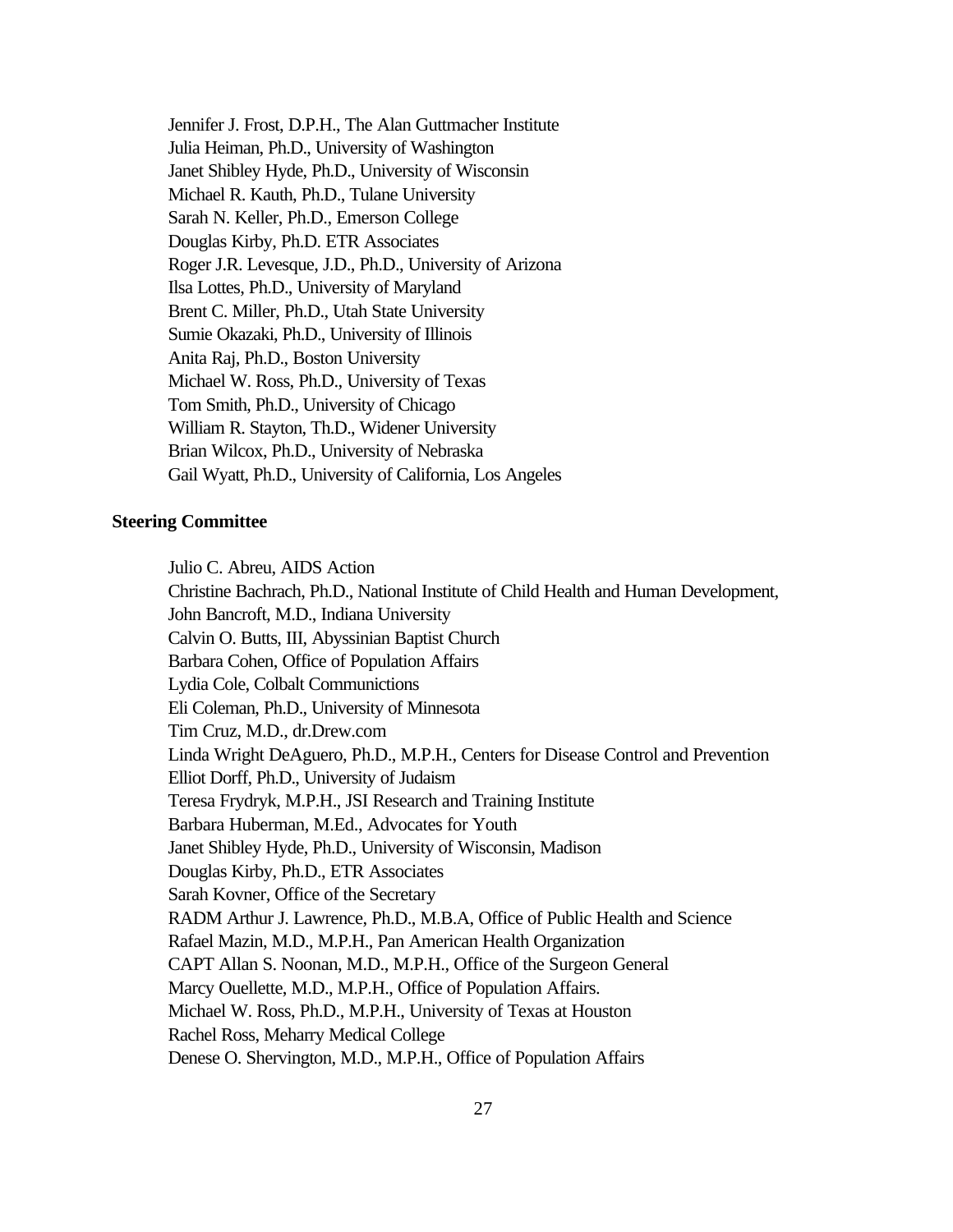Shepherd Smith, Institute for Youth Development Randolph Wykoff, M.D., Office of Disease Prevention and Health Promotion **Newport, Rhode Island Discussion Group Leaders**

John Bancroft, M.D., Indiana University James Breiling, Ph.D., National Institute of Mental Health Eli Coleman, Ph.D., University of Minnesota Deborah Haffner, M.P.H., SIECUS Julia Heiman, Ph.D., University of Washington Linette Leibling, M.P.H., JSI Research and Training Institute William Stayton, Th.D., Widener University William Yarber, H.S.D., Indiana University

# **Warrenton, Virginia Discussion Group Leaders**

Christine Bachrach, Ph.D., National Institute for Child Health and Human Development John Bancroft, M.D., Indiana University James Breiling, Ph.D., National Institute of Mental Health Linda Dominguez, R.N., N.P., Planned Parenthood of New Mexico Elliot Dorff, Ph.D., University of Judaism James Keenan, S.J., Ph.D., Weston Jesuit School of Theology Jamie Feldman, M.D., Ph.D., University of Minnesota Bronwyn Mayden, M.S.W., Campaign for Our Children CAPT Allan Noonan, M.D., M.P.H., Office of the Surgeon General Shepherd Smith, Institute for Youth Development William Stayton, Th.D. Widener University William Yarber, H.S.D., Indiana University

# **Reviewers**

Nicole Lurie, M.D., M.S.P.H., (former) Principal Deputy Assistant Secretary for Health, Office of Public Health and Science, USDHHS

Beverly L. Malone, Ph.D., R.N., (former) Deputy Assistant Secretary for Health, Office of Public Health and Science, USDHHS

Numerous offices and agencies within the U.S. Department of Health and Human Services, and Christine Bachrach, Ph.D., National Institute of Child Health and Human Development John Bancroft, M.D., Indiana University